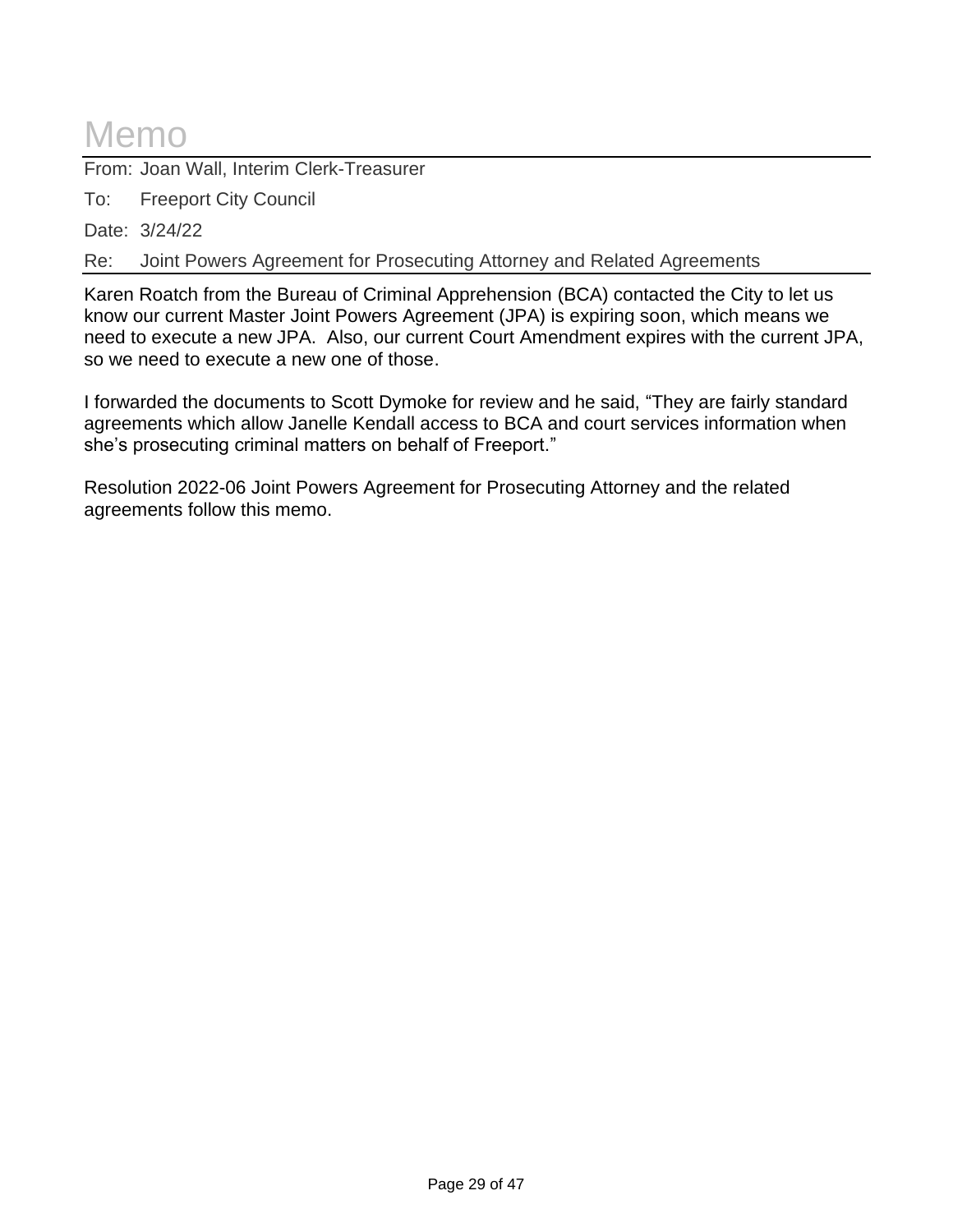#### **RESOLUTION NO. 2022-06**

#### **RESOLUTION APPROVING STATE OF MINNESOTA JOINT POWERS AGREEMENTS WITH THE CITY OF FREEPORT ON BEHALF OF ITS CITY ATTORNEY**

WHEREAS, the City of Freeport on behalf of its Prosecuting Attorney desires to enter into Joint Powers Agreements with the State of Minnesota, Department of Public Safety, Bureau of Criminal Apprehension to use systems and tools available over the State's criminal justice data communications network for which the City is eligible. The Joint Powers Agreements further provide the City with the ability to add, modify and delete connectivity, systems and tools over the five year life of the agreement and obligates the City to pay the costs for the network connection.

NOW, THEREFORE, BE IT RESOLVED by the City Council of Freeport, Minnesota as follows:

1. That the State of Minnesota Joint Powers Agreements by and between the State of Minnesota acting through its Department of Public Safety, Bureau of Criminal Apprehension and the City of Freeport on behalf of its Prosecuting Attorney, are hereby approved.

2. That the Stearns County Attorney, Janelle Kendall, or her successor, is designated the Authorized Representative for the Prosecuting Attorney. The Authorized Representative is also authorized to sign any subsequent amendment or agreement that may be required by the State of Minnesota to maintain the City's connection to the systems and tools offered by the State.

3. That Mike Eveslage, the Mayor for the City of Freeport, and Joan Wall, the City Clerk, are authorized to sign the State of Minnesota Joint Powers Agreements.

Passed and Adopted by the Council on this 29th day of March, 2022.

CITY OF FREEPORT

By: Mike Eveslage Its Mayor

 $\overline{\phantom{a}}$  , where  $\overline{\phantom{a}}$  , where  $\overline{\phantom{a}}$  ,  $\overline{\phantom{a}}$  ,  $\overline{\phantom{a}}$  ,  $\overline{\phantom{a}}$  ,  $\overline{\phantom{a}}$  ,  $\overline{\phantom{a}}$  ,  $\overline{\phantom{a}}$  ,  $\overline{\phantom{a}}$  ,  $\overline{\phantom{a}}$  ,  $\overline{\phantom{a}}$  ,  $\overline{\phantom{a}}$  ,  $\overline{\phantom{a}}$  ,  $\overline{\phantom{a}}$  ,

\_\_\_\_\_\_\_\_\_\_\_\_\_\_\_\_\_\_\_\_\_\_\_\_\_\_\_\_\_\_\_\_\_\_\_\_

ATTEST:

By: Joan Wall Its City Clerk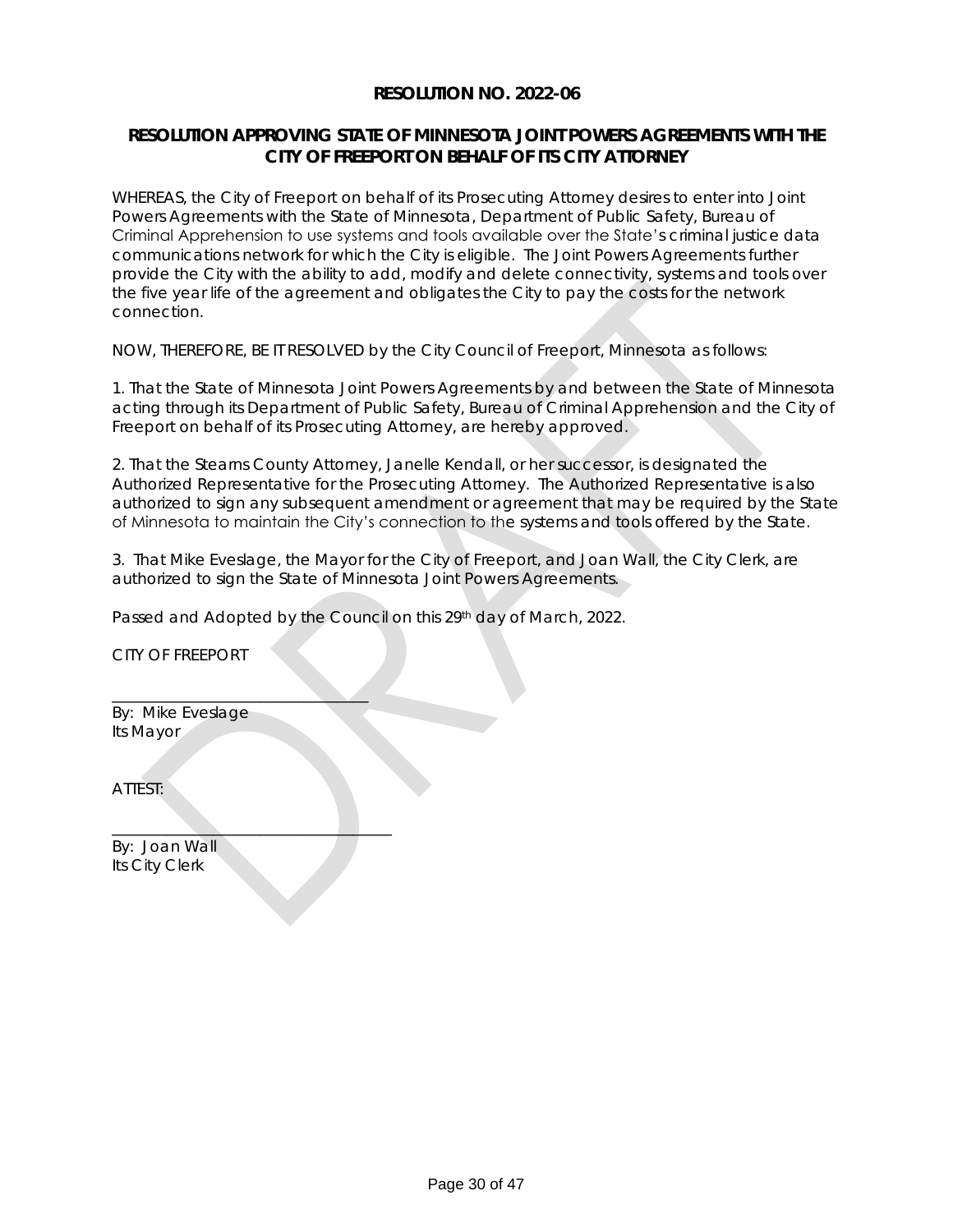# m **MINNESOTA**

## **State of Minnesota Joint Powers Agreement**

This Agreement is between the State of Minnesota, acting through its Department of Public Safety on behalf of the Bureau of Criminal Apprehension ("BCA"), and the City of Freeport on behalf of its Prosecuting Attorney ("Governmental Unit"). The BCA and the Governmental Unit may be referred to jointly as "Parties."

#### **Recitals**

Under Minn. Stat. § 471.59, the BCA and the Governmental Unit are empowered to engage in agreements that are necessary to exercise their powers. Under Minn. Stat. § 299C.46, the BCA must provide a criminal justice data communications network to benefit political subdivisions as defined under Minn. Stat. § 299C.46, subd. 2 and subd. 2(a). The Governmental Unit is authorized by law to utilize the criminal justice data communications network pursuant to the terms set out in this Agreement. In addition, BCA either maintains repositories of data or has access to repositories of data that benefit authorized political subdivisions in performing their duties. The Governmental Unit wants to access data in support of its official duties.

The purpose of this Agreement is to create a method by which the Governmental Unit has access to those systems and tools for which it has eligibility, and to memorialize the requirements to obtain access and the limitations on the access.

#### **Agreement**

#### **1 Term of Agreement**

- **1.1 Effective Date.** This Agreement is effective on the date the BCA obtains all required signatures under Minn. Stat. § 16C.05, subdivision 2.
- **1.2 Expiration Date.** This Agreement expires five years from the date it is effective.

#### **2 Agreement Between the Parties**

**2.1 General Access.** BCA agrees to provide Governmental Unit with access to the Minnesota Criminal Justice Data Communications Network (CJDN) and those systems and tools which the Governmental Unit is authorized by law to access via the CJDN for the purposes outlined in Minn. Stat. § 299C.46.

#### **2.2 Methods of Access.**

The BCA offers three (3) methods of access to its systems and tools. The methods of access are:

- A. **Direct access** occurs when individual users at the Governmental Unit use the Governmental Unit's equipment to access the BCA's systems and tools. This is generally accomplished by an individual user entering a query into one of BCA's systems or tools.
- B. **Indirect Access** occurs when individual users at the Governmental Unit go to another Governmental Unit to obtain data and information from BCA's systems and tools. This method of access generally results in the Governmental Unit with indirect access obtaining the needed data and information in a physical format like a paper report.
- C. **Computer-to-Computer System Interface** occurs when the Governmental Unit's computer exchanges data and information with BCA's computer systems and tools using an interface. Without limitation, interface types include: state message switch, web services, enterprise service bus and message queuing.

For purposes of this Agreement, Governmental Unit employees or contractors may use any of these methods to use BCA's systems and tools as described in this Agreement. Governmental Unit will select a

**1**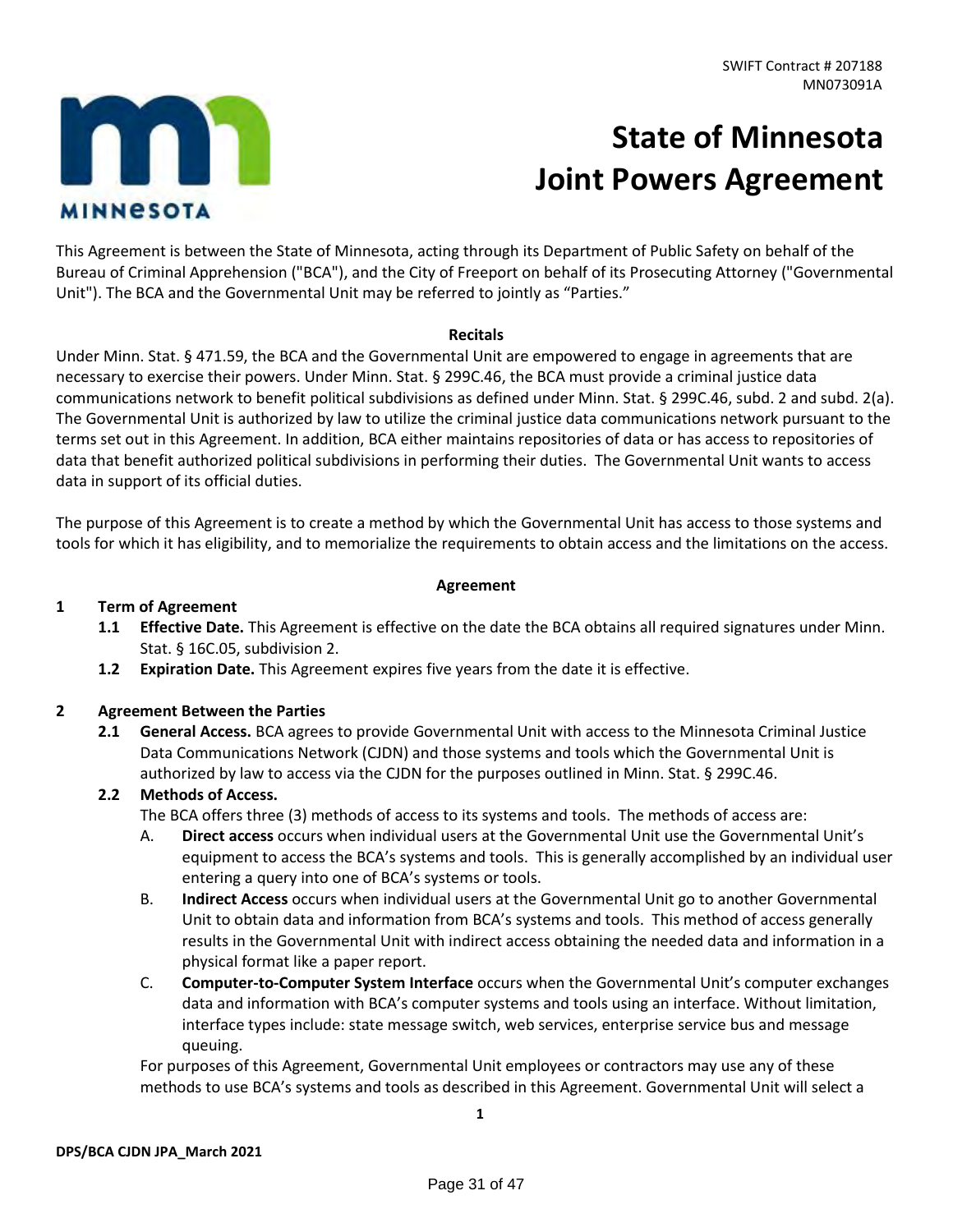method of access and can change the methodology following the process in Clause 2.10.

- **2.3 Federal Systems Access.** In addition, pursuant to 28 CFR §20.30-38 and Minn. Stat. §299C.58, BCA may provide Governmental Unit with access to the Federal Bureau of Investigation (FBI) National Crime Information Center.
- **2.4 Governmental Unit Policies.** Both the BCA and the FBI's Criminal Justice Information Systems (FBI-CJIS) have policies, regulations and laws on access, use, audit, dissemination, hit confirmation, logging, quality assurance, screening (pre-employment), security, timeliness, training, use of the system**,** and validation. Governmental Unit has created its own policies to ensure that Governmental Unit's employees and contractors comply with all applicable requirements. Governmental Unit ensures this compliance through appropriate enforcement. These BCA and FBI-CJIS policies and regulations, as amended and updated from time to time, are incorporated into this Agreement by reference. The policies are available at [https://bcanextest.x.state.mn.us/launchpad/.](https://bcanextest.x.state.mn.us/launchpad/)
- **2.5 Governmental Unit Resources.** To assist Governmental Unit in complying with the federal and state requirements on access to and use of the various systems and tools, information is available at [https://sps.x.state.mn.us/sites/bcaservicecatalog/default.aspx.](https://sps.x.state.mn.us/sites/bcaservicecatalog/default.aspx) Additional information on appropriate use is found in the Minnesota Bureau of Criminal Apprehension Policy on Appropriate Use of Systems and Data available a[t https://bcanextest.x.state.mn.us/launchpad/cjisdocs/docs.cgi?cmd=FS&ID=795&TYPE=DOCS.](https://bcanextest.x.state.mn.us/launchpad/cjisdocs/docs.cgi?cmd=FS&ID=795&TYPE=DOCS)

#### **2.6 Access Granted.**

- A. Governmental Unit is granted permission to use all current and future BCA systems and tools for which Governmental Unit is eligible. Eligibility is dependent on Governmental Unit (i) satisfying all applicable federal or state statutory requirements; (ii) complying with the terms of this Agreement; and (iii) acceptance by BCA of Governmental Unit's written request for use of a specific system or tool.
- B. To facilitate changes in systems and tools, Governmental Unit grants its Authorized Representative authority to make written requests for those systems and tools provided by BCA that the Governmental Unit needs to meet its criminal justice obligations and for which Governmental Unit is eligible.
- **2.7 Future Access.** On written request from the Governmental Unit, BCA also may provide Governmental Unit with access to those systems or tools which may become available after the signing of this Agreement, to the extent that the access is authorized by applicable state and federal law. Governmental Unit agrees to be bound by the terms and conditions contained in this Agreement that when utilizing new systems or tools provided under this Agreement.
- **2.8 Limitations on Access.** BCA agrees that it will comply with applicable state and federal laws when making information accessible. Governmental Unit agrees that it will comply with applicable state and federal laws when accessing, entering, using, disseminating, and storing data. Each party is responsible for its own compliance with the most current applicable state and federal laws.
- **2.9 Supersedes Prior Agreements.** This Agreement supersedes any and all prior agreements between the BCA and the Governmental Unit regarding access to and use of systems and tools provided by BCA.
- **2.10 Requirement to Update Information.** The parties agree that if there is a change to any of the information whether required by law or this Agreement, the party will send the new information to the other party in writing within 30 days of the change. This clause does not apply to changes in systems or tools provided under this Agreement.

This requirement to give notice additionally applies to changes in the individual or organization serving the Governmental Unit as its prosecutor. Any change in performance of the prosecutorial function must be provided to the BCA in writing by giving notice to the Service Desk, [BCA.ServiceDesk@state.mn.us.](mailto:BCA.ServiceDesk@state.mn.us)

**2.11 Transaction Record.** The BCA creates and maintains a transaction record for each exchange of data utilizing its systems and tools. In order to meet FBI-CJIS requirements and to perform the audits described in Clause 7, there must be a method of identifying which individual users at the Governmental Unit conducted a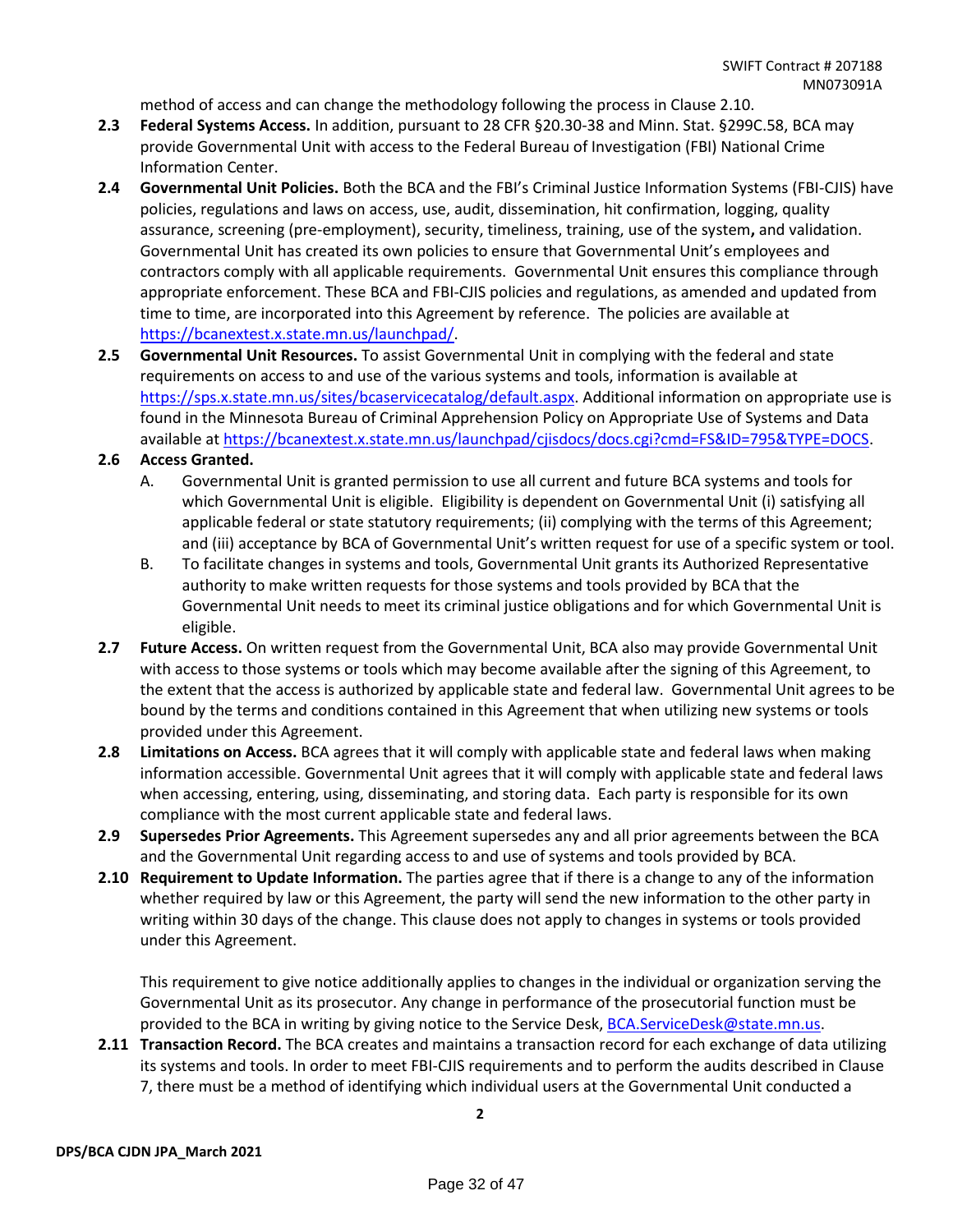particular transaction.

If Governmental Unit uses either direct access as described in Clause 2.2A or indirect access as described in Clause 2.2B, BCA's transaction record meets FBI-CJIS requirements.

When Governmental Unit's method of access is a computer-to-computer interface as described in Clause 2.2C, the Governmental Unit must keep a transaction record sufficient to satisfy FBI-CJIS requirements and permit the audits described in Clause 7 to occur.

If a Governmental Unit accesses data from the Driver and Vehicle Services Division in the Minnesota Department of Public Safety and keeps a copy of the data, Governmental Unit must have a transaction record of all subsequent access to the data that are kept by the Governmental Unit. The transaction record must include the individual user who requested access, and the date, time and content of the request. The transaction record must also include the date, time and content of the response along with the destination to which the data were sent. The transaction record must be maintained for a minimum of six (6) years from the date the transaction occurred and must be made available to the BCA within one (1) business day of the BCA's request.

- **2.12 Court Information Access.** Certain BCA systems and tools that include access to and/or submission of Court Records may only be utilized by the Governmental Unit if the Governmental Unit completes the Court Data Services Subscriber Amendment, which upon execution will be incorporated into this Agreement by reference. These BCA systems and tools are identified in the written request made by the Governmental Unit under Clause 2.6 above. The Court Data Services Subscriber Amendment provides important additional terms, including but not limited to privacy (see Clause 8.2, below), fees (see Clause 3 below), and transaction records or logs, that govern Governmental Unit's access to and/or submission of the Court Records delivered through the BCA systems and tools.
- **2.13 Vendor Personnel Screening.** The BCA will conduct all vendor personnel screening on behalf of Governmental Unit as is required by the FBI CJIS Security Policy. The BCA will maintain records of the federal, fingerprint-based background check on each vendor employee as well as records of the completion of the security awareness training that may be relied on by the Governmental Unit.

#### **3 Payment**

The Governmental Unit currently accesses the criminal justice data communications network described in Minn. Stat. §299C.46. No charges will be assessed to the agency as a condition of this agreement.

If Governmental Unit chooses to execute the Court Data Services Subscriber Amendment referred to in Clause 2.12 in order to access and/or submit Court Records via BCA's systems, additional fees, if any, are addressed in that amendment.

#### **4 Authorized Representatives**

The BCA's Authorized Representative is the person below, or her successor:

| Name:          | Dana Gotz, Deputy Superintendent                                       |
|----------------|------------------------------------------------------------------------|
| Address:       | Minnesota Department of Public Safety; Bureau of Criminal Apprehension |
|                | 1430 Maryland Avenue                                                   |
|                | Saint Paul, MN 55106                                                   |
| Telephone:     | 651.793.1007                                                           |
| Email Address: | Dana.Gotz@state.mn.us                                                  |
|                |                                                                        |

**3**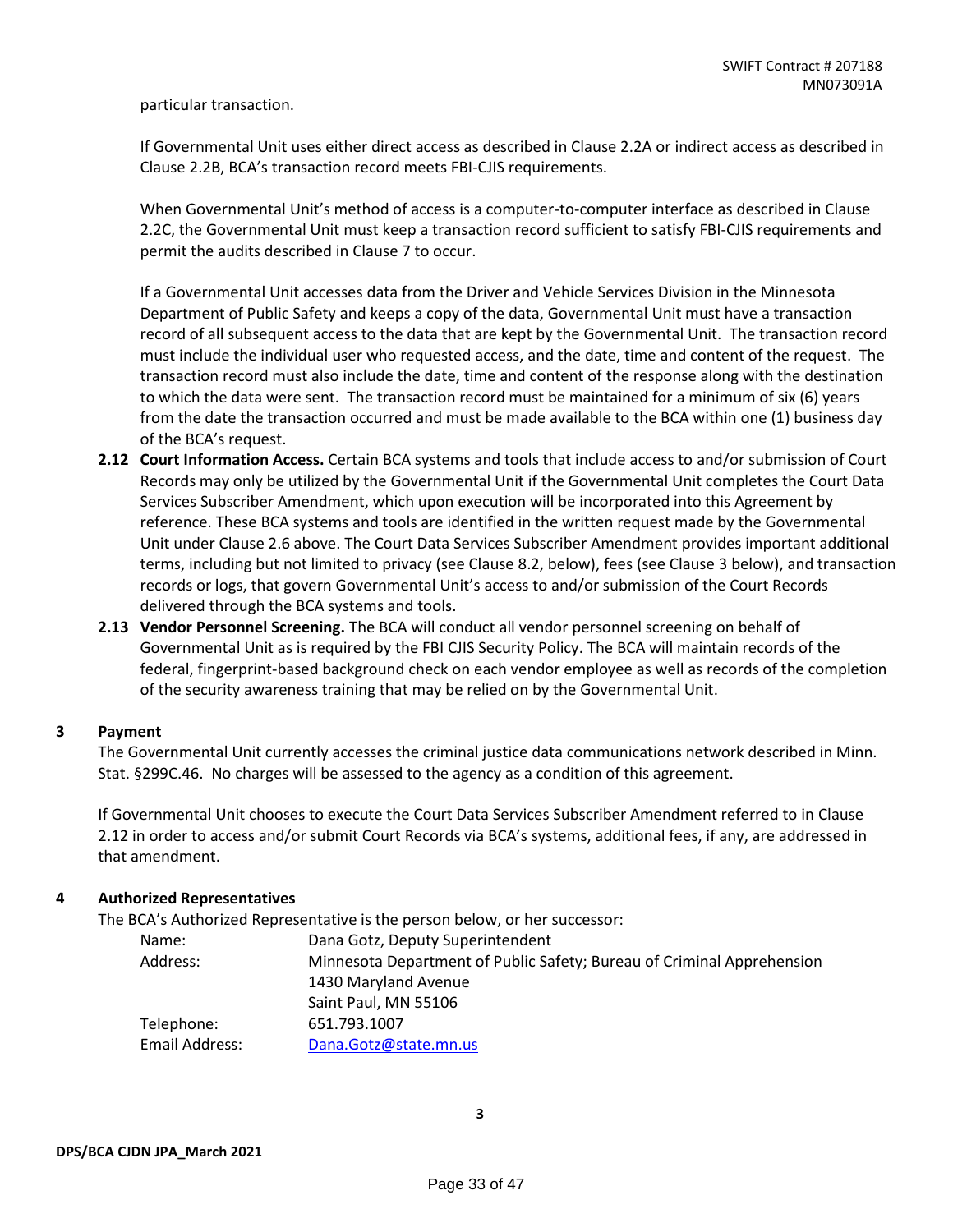The Governmental Unit's Authorized Representative is the person below, or his/her successor:

| Name:          | Janelle Kendall, County Attorney |
|----------------|----------------------------------|
| Address:       | 705 Courtroom Square, Room 448   |
|                | St Cloud, MN 56303               |
| Telephone:     | 320.656.3880                     |
| Email Address: | county.attorney@co.stearns.mn.us |

#### **5 Assignment, Amendments, Waiver, and Agreement Complete**

- **5.1 Assignment.** Neither party may assign nor transfer any rights or obligations under this Agreement.
- **5.2 Amendments.** Any amendment to this Agreement, except those described in Clauses 2.6 and 2.7 above must be in writing and will not be effective until it has been signed and approved by the same parties who signed and approved the original agreement, their successors in office, or another individual duly authorized.
- **5.3 Waiver.** If either party fails to enforce any provision of this Agreement, that failure does not waive the provision or the right to enforce it.
- **5.4 Agreement Complete.** This Agreement contains all negotiations and agreements between the BCA and the Governmental Unit. No other understanding regarding this Agreement, whether written or oral, may be used to bind either party.

#### **6 Liability**

Each party will be responsible for its own acts and behavior and the results thereof and shall not be responsible or liable for the other party's actions and consequences of those actions. The Minnesota Torts Claims Act, Minn. Stat. § 3.736 and other applicable laws govern the BCA's liability. The Minnesota Municipal Tort Claims Act, Minn. Stat. Ch. 466 and other applicable laws, governs the Governmental Unit's liability.

#### **7 Audits**

**7.1** Under Minn. Stat. § 16C.05, subd. 5, the Governmental Unit's books, records, documents, internal policies and accounting procedures and practices relevant to this Agreement are subject to examination by the BCA, the State Auditor or Legislative Auditor, as appropriate, for a minimum of six years from the end of this Agreement.

Under Minn. Stat. § 6.551, the State Auditor may examine the books, records, documents, and accounting procedures and practices of BCA. The examination shall be limited to the books, records, documents, and accounting procedures and practices that are relevant to this Agreement.

- **7.2** Under applicable state and federal law, the Governmental Unit's records are subject to examination by the BCA to ensure compliance with laws, regulations and policies about access, use, and dissemination of data.
- **7.3** If the Governmental Unit accesses federal databases, the Governmental Unit's records are subject to examination by the FBI and BCA; the Governmental Unit will cooperate with FBI and BCA auditors and make any requested data available for review and audit.
- **7.4** If the Governmental Unit accesses state databases, the Governmental Unit's records are subject to examination by the BCA: the Governmental Unit will cooperate with the BCA auditors and make any requested data available for review and audit.
- **7.5** To facilitate the audits required by state and federal law, Governmental Unit is required to have an inventory of the equipment used to access the data covered by this Agreement and the physical location of each.

#### **8 Government Data Practices**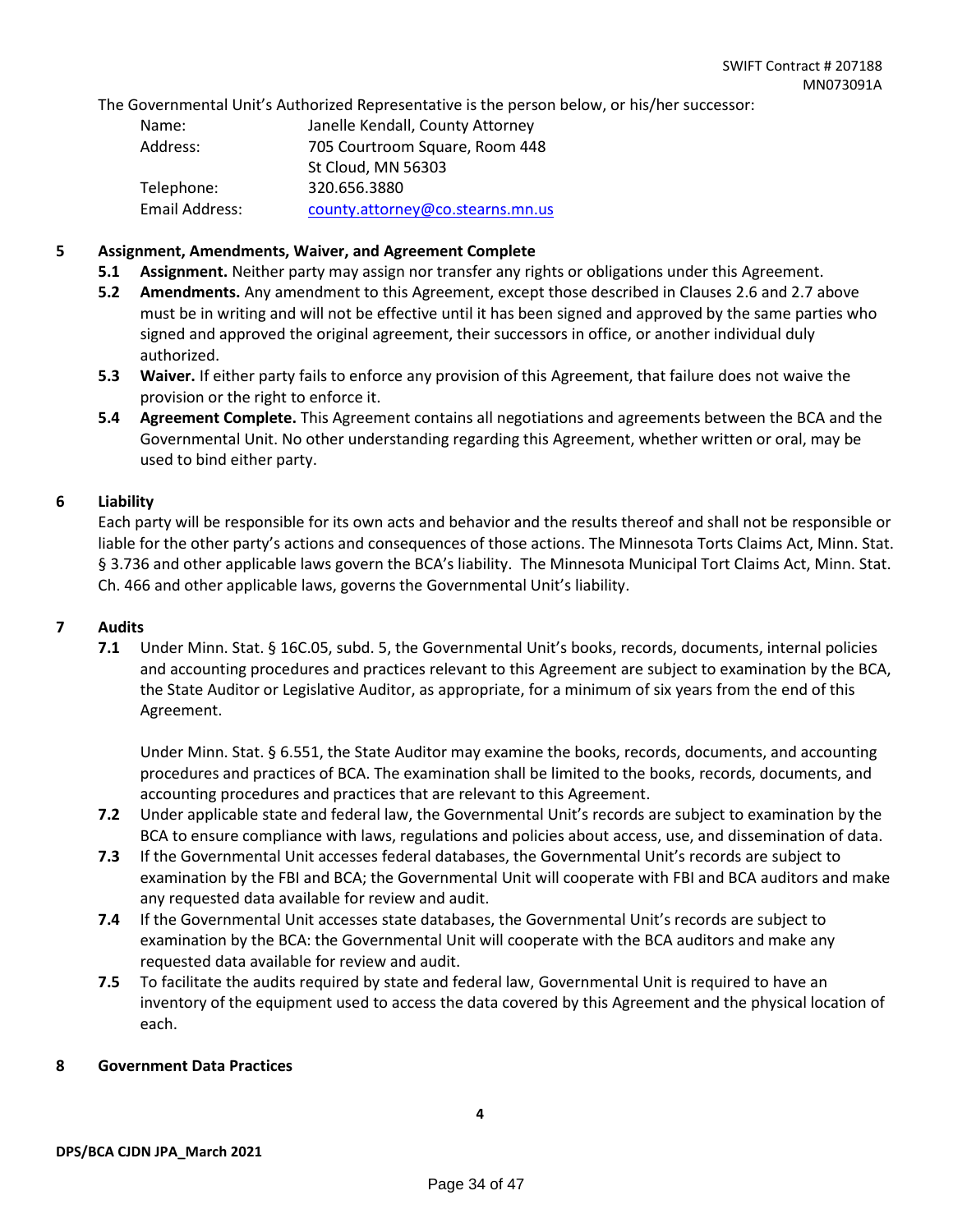- **8.1 BCA and Governmental Unit.** The Governmental Unit and BCA must comply with the Minnesota Government Data Practices Act, Minn. Stat. Ch. 13, as it applies to all data accessible under this Agreement, and as it applies to all data created, collected, received, stored, used, maintained, or disseminated by the Governmental Unit under this Agreement. The remedies of Minn. Stat. §§ 13.08 and 13.09 apply to the release of the data referred to in this clause by either the Governmental Unit or the BCA.
- **8.2 Court Records.** If Governmental Unit chooses to execute the Court Data Services Subscriber Amendment referred to in Clause 2.12 in order to access and/or submit Court Records via BCA's systems, the following provisions regarding data practices also apply. The Court is not subject to Minn. Stat. Ch. 13 but is subject to the *Rules of Public Access to Records of the Judicial Branch* promulgated by the Minnesota Supreme Court. All parties acknowledge and agree that Minn. Stat. § 13.03, subdivision 4(e) requires that the BCA and the Governmental Unit comply with the *Rules of Public Access* for those data received from Court under the Court Data Services Subscriber Amendment. All parties also acknowledge and agree that the use of, access to or submission of Court Records, as that term is defined in the Court Data Services Subscriber Amendment, may be restricted by rules promulgated by the Minnesota Supreme Court, applicable state statute or federal law. All parties acknowledge and agree that these applicable restrictions must be followed in the appropriate circumstances.

#### **9 Investigation of Alleged Violations; Sanctions**

For purposes of this clause, "Individual User" means an employee or contractor of Governmental Unit.

**9.1 Investigation**. The Governmental Unit and BCA agree to cooperate in the investigation and possible prosecution of suspected violations of federal and state law referenced in this Agreement. Governmental Unit and BCA agree to cooperate in the investigation of suspected violations of the policies and procedures referenced in this Agreement. When BCA becomes aware that a violation may have occurred, BCA will inform Governmental Unit of the suspected violation, subject to any restrictions in applicable law. When Governmental Unit becomes aware that a violation has occurred, Governmental Unit will inform BCA subject to any restrictions in applicable law.

#### **9.2 Sanctions Involving Only BCA Systems and Tools.**

The following provisions apply to BCA systems and tools not covered by the Court Data Services Subscriber Amendment. None of these provisions alter the Governmental Unit internal discipline processes, including those governed by a collective bargaining agreement.

- **9.2.1** For BCA systems and tools that are not covered by the Court Data Services Subscriber Amendment, Governmental Unit must determine if and when an involved Individual User's access to systems or tools is to be temporarily or permanently eliminated. The decision to suspend or terminate access may be made as soon as alleged violation is discovered, after notice of an alleged violation is received, or after an investigation has occurred. Governmental Unit must report the status of the Individual User's access to BCA without delay. BCA reserves the right to make a different determination concerning an Individual User's access to systems or tools than that made by Governmental Unit and BCA's determination controls.
- **9.2.2** If BCA determines that Governmental Unit has jeopardized the integrity of the systems or tools covered in this Clause 9.2, BCA may temporarily stop providing some or all the systems or tools under this Agreement until the failure is remedied to the BCA's satisfaction. If Governmental Unit's failure is continuing or repeated, Clause 11.1 does not apply and BCA may terminate this Agreement immediately.

#### **9.3 Sanctions Involving Only Court Data Services**

The following provisions apply to those systems and tools covered by the Court Data Services Subscriber Amendment, if it has been signed by Governmental Unit. As part of the agreement between the Court and the BCA for the delivery of the systems and tools that are covered by the Court Data Services Subscriber Amendment, BCA is required to suspend or terminate access to or use of the systems and tools either on its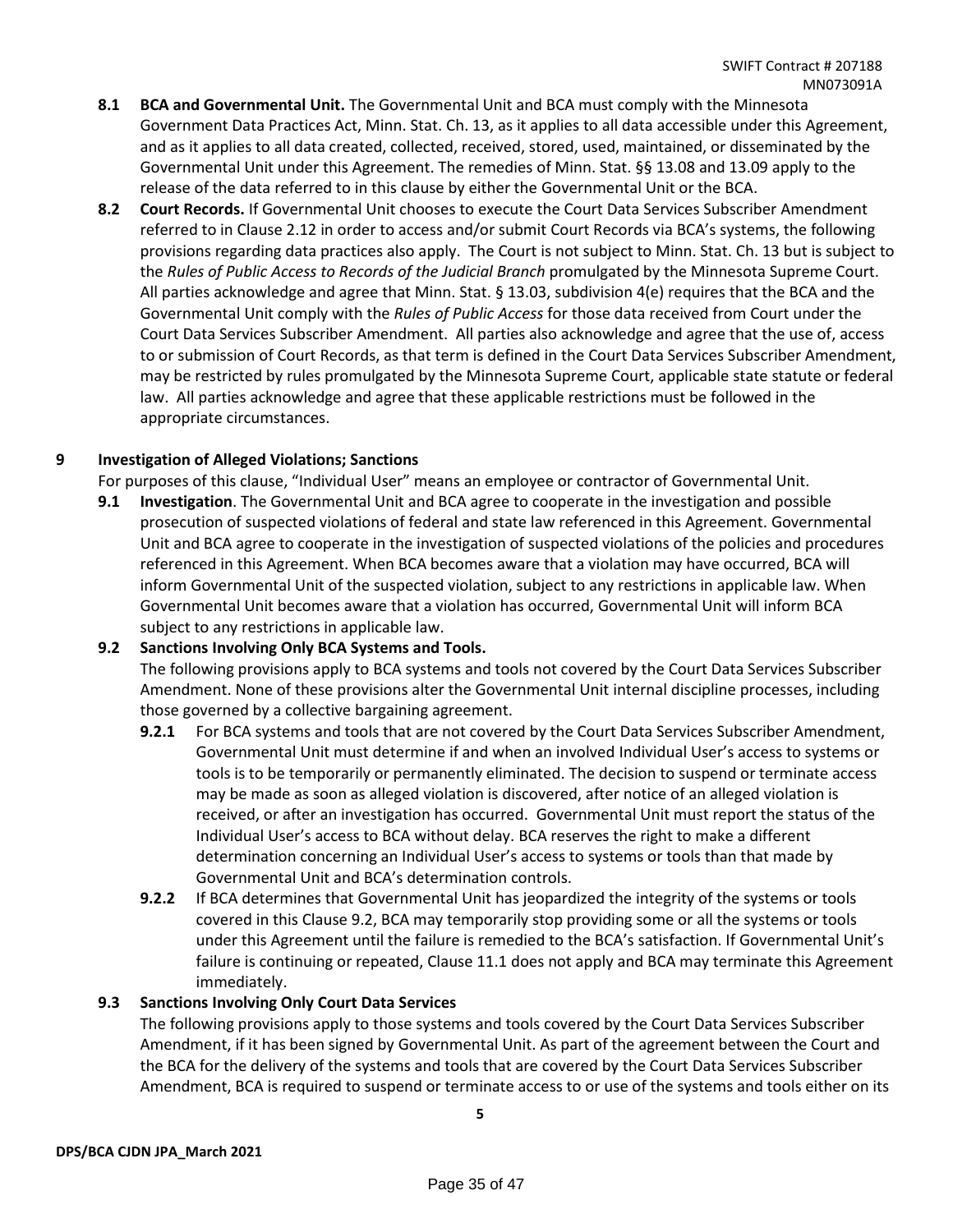own initiative or when directed by the Court. The decision to suspend or terminate access may be made as soon as an alleged violation is discovered, after notice of an alleged violation is received, or after an investigation has occurred. The decision to suspend or terminate may also be made based on a request from the Authorized Representative of Governmental Unit. The agreement further provides that only the Court has the authority to reinstate access and use.

- **9.3.1** Governmental Unit understands that if it has signed the Court Data Services Subscriber Amendment and if Governmental Unit's Individual Users violate the provisions of that Amendment, access and use will be suspended by BCA or Court. Governmental Unit also understands that reinstatement is only at the direction of the Court.
- **9.3.2** Governmental Unit further agrees that if Governmental Unit believes that one or more of its Individual Users have violated the terms of the Amendment, it will notify BCA and Court so that an investigation as described in Clause 9.1 may occur.

#### **10 Venue**

Venue for all legal proceedings involving this Agreement, or its breach, must be in the appropriate state or federal court with competent jurisdiction in Ramsey County, Minnesota.

#### **11 Termination**

- **11.1 Termination.** The BCA or the Governmental Unit may terminate this Agreement at any time, with or without cause, upon 30 days' written notice to the other party's Authorized Representative.
- **11.2 Termination for Insufficient Funding**. Either party may immediately terminate this Agreement if it does not obtain funding from the Minnesota Legislature, or other funding source; or if funding cannot be continued at a level sufficient to allow for the payment of the services covered here. Termination must be by written notice to the other party's authorized representative. The Governmental Unit is not obligated to pay for any services that are provided after notice and effective date of termination. However, the BCA will be entitled to payment, determined on a pro rata basis, for services satisfactorily performed to the extent that funds are available. Neither party will be assessed any penalty if the agreement is terminated because of the decision of the Minnesota Legislature, or other funding source, not to appropriate funds. Notice of the lack of funding must be provided within a reasonable time of the affected party receiving that notice.

#### **12 Continuing Obligations**

The following clauses survive the expiration or cancellation of this Agreement: Liability; Audits; Government Data Practices; 9. Investigation of Alleged Violations; Sanctions; and Venue.

#### THE BALANCE OF THIS PAGE INTENTIONALLY LEFT BLANK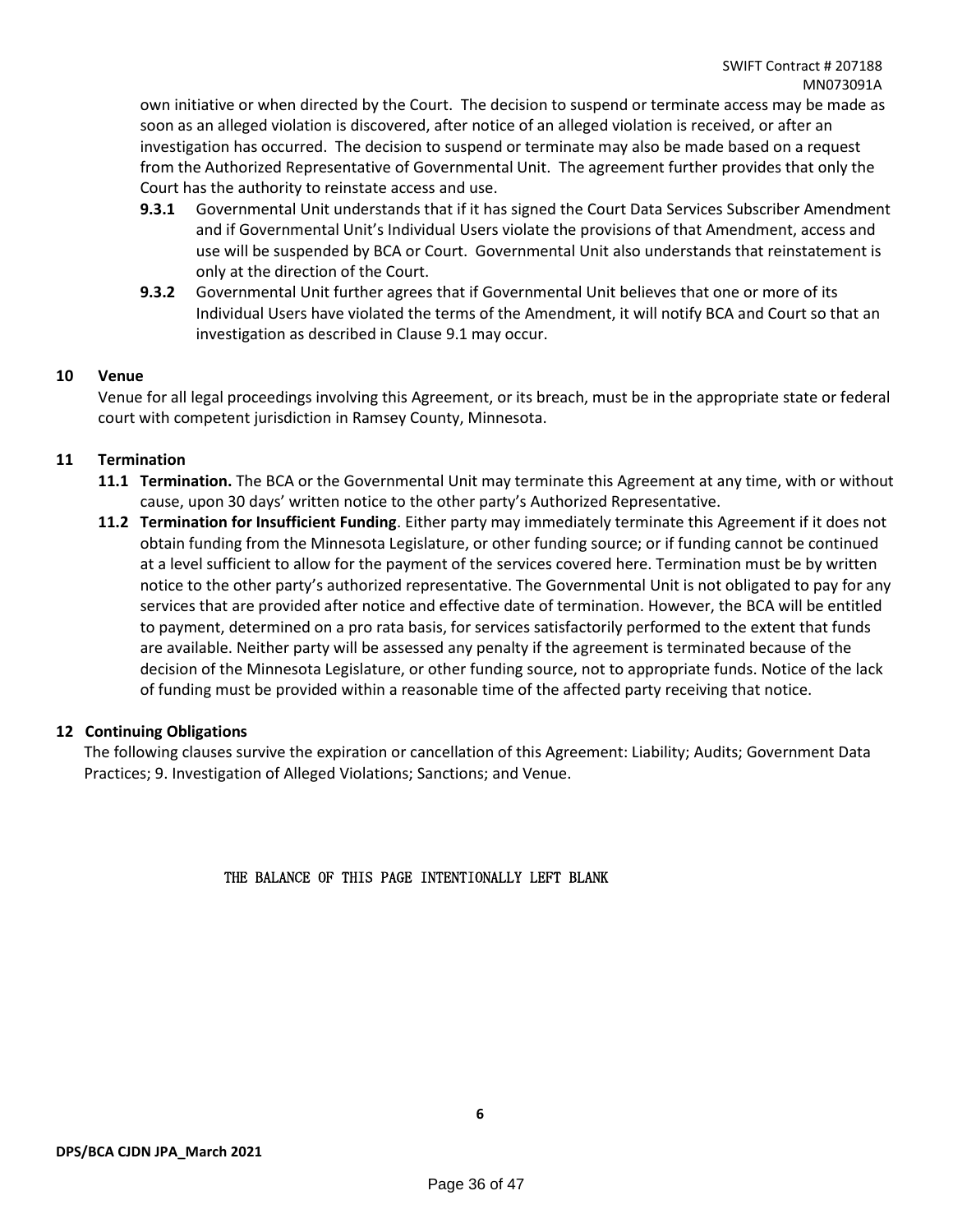#### *The Parties indicate their agreement and authority to execute this Agreement by signing below.*

| 1. GOVERNMENTAL UNIT                     | 2. DEPARTMENT OF PUBLIC SAFETY, BUREAU OF CRIMINAL APPREHENSION                                                                                                                                                                |
|------------------------------------------|--------------------------------------------------------------------------------------------------------------------------------------------------------------------------------------------------------------------------------|
| (PRINTED)                                | (PRINTED)                                                                                                                                                                                                                      |
|                                          | Signed: example, and the state of the state of the state of the state of the state of the state of the state of the state of the state of the state of the state of the state of the state of the state of the state of the st |
| Title: <u>(with delegated authority)</u> | Title: <u>(with delegated authority)</u>                                                                                                                                                                                       |
|                                          |                                                                                                                                                                                                                                |
| (PRINTED)                                | 3. COMMISSIONER OF ADMINISTRATION<br>As delegated to the Office of State Procurement                                                                                                                                           |
|                                          |                                                                                                                                                                                                                                |
| (with delegated authority)               |                                                                                                                                                                                                                                |
|                                          |                                                                                                                                                                                                                                |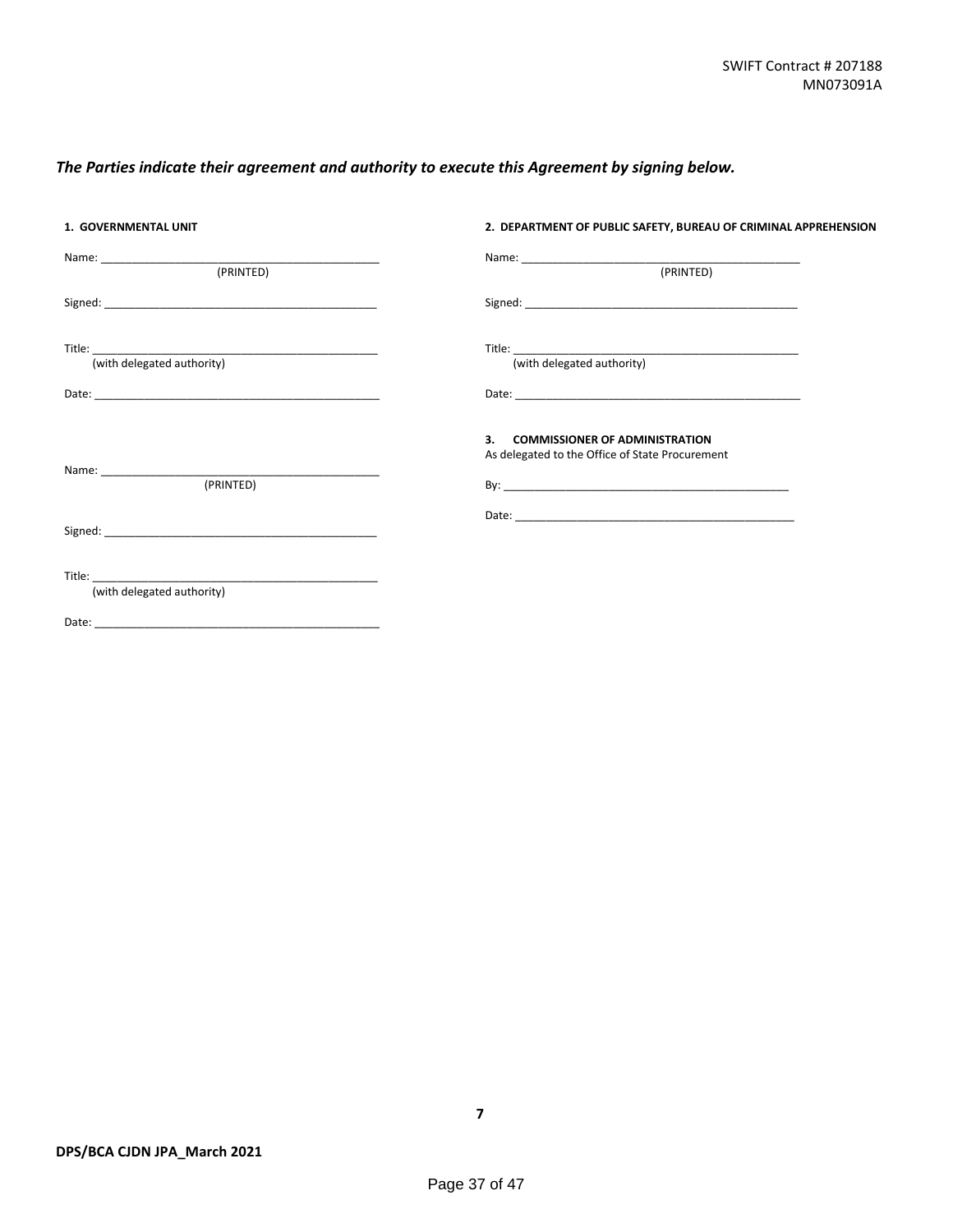### **COURT DATA SERVICES SUBSCRIBER AMENDMENT TO CJDN SUBSCRIBER AGREEMENT**

This Court Data Services Subscriber Amendment ("Subscriber Amendment") is entered into by the State of Minnesota, acting through its Department of Public Safety, Bureau of Criminal Apprehension, ("BCA") and the City of Freeport on behalf of its Prosecuting Attorney ("Agency"), and by and for the benefit of the State of Minnesota acting through its State Court Administrator's Office ("Court") who shall be entitled to enforce any provisions hereof through any legal action against any party.

#### **Recitals**

This Subscriber Amendment modifies and supplements the Agreement between the BCA and Agency, SWIFT Contract number 207188, of even or prior date, for Agency use of BCA systems and tools (referred to herein as "the CJDN Subscriber Agreement"). Certain BCA systems and tools that include access to and/or submission of Court Records may only be utilized by the Agency if the Agency completes this Subscriber Amendment. The Agency desires to use one or more BCA systems and tools to access and/or submit Court Records to assist the Agency in the efficient performance of its duties as required or authorized by law or court rule. Court desires to permit such access and/or submission. This Subscriber Amendment is intended to add Court as a party to the CJDN Subscriber Agreement and to create obligations by the Agency to the Court that can be enforced by the Court. It is also understood that, pursuant to the Master Joint Powers Agreement for Delivery of Court Data Services to CJDN Subscribers ("Master Authorization Agreement") between the Court and the BCA, the BCA is authorized to sign this Subscriber Amendment on behalf of Court. Upon execution the Subscriber Amendment will be incorporated into the CJDN Subscriber Agreement by reference. The BCA, the Agency and the Court desire to amend the CJDN Subscriber Agreement as stated below.

The CJDN Subscriber Agreement is amended by the addition of the following provisions:

1. **TERM; TERMINATION; ONGOING OBLIGATIONS.** This Subscriber Amendment shall be effective on the date finally executed by all parties and shall remain in effect until expiration or termination of the CJDN Subscriber Agreement unless terminated earlier as provided in this Subscriber Amendment. Any party may terminate this Subscriber Amendment with or without cause by giving written notice to all other parties. The effective date of the termination shall be thirty days after the other party's receipt of the notice of termination, unless a later date is specified in the notice. The provisions of sections 5 through 9, 12.b., 12.c., and 15 through 24 shall survive any termination of this Subscriber Amendment as shall any other provisions which by their nature are intended or expected to survive such termination. Upon termination, the Subscriber shall perform the responsibilities set forth in paragraph 7(f) hereof.

2. **Definitions**. Unless otherwise specifically defined, each term used herein shall have the meaning assigned to such term in the CJDN Subscriber Agreement.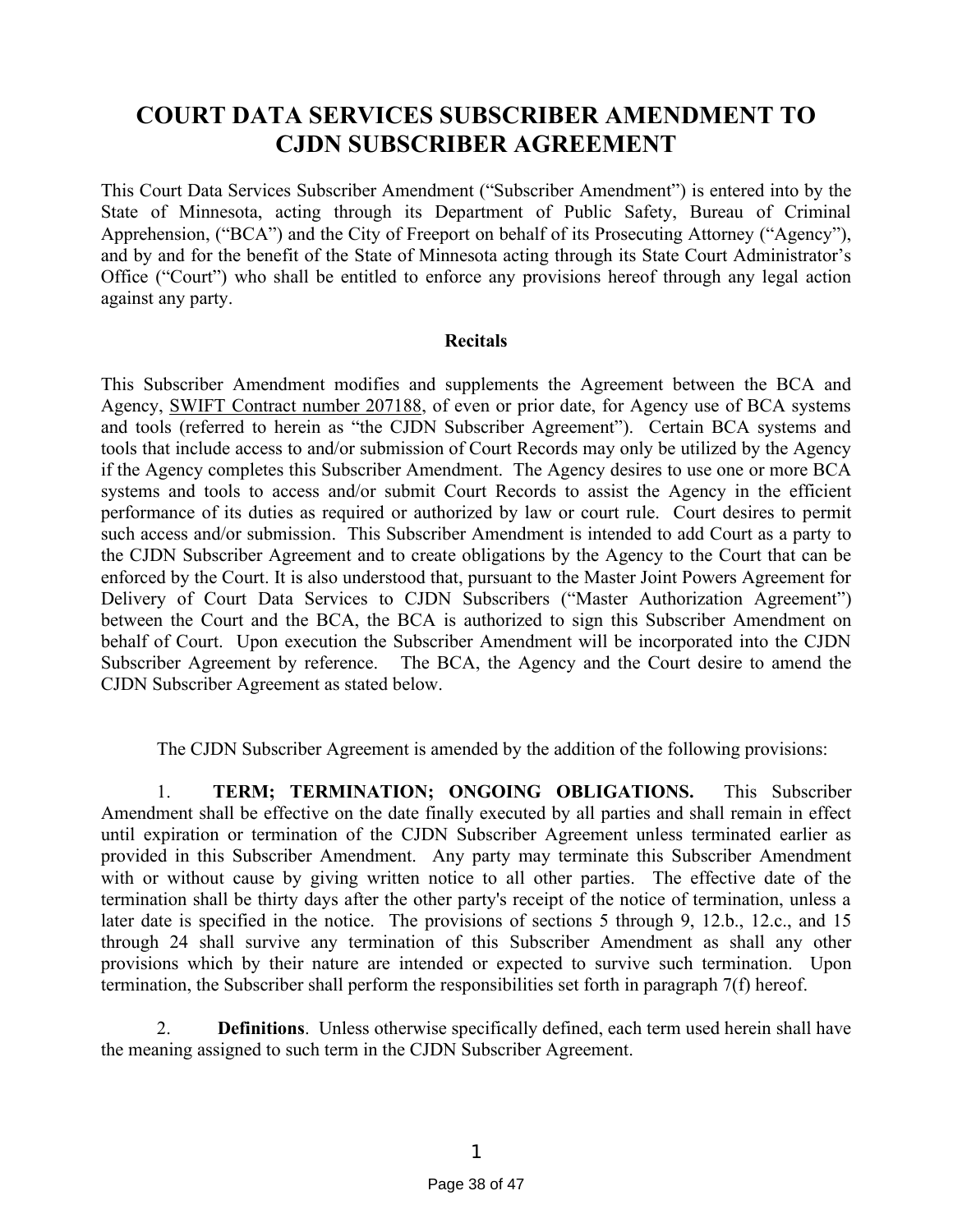**a. "Authorized Court Data Services"** means Court Data Services that have been authorized for delivery to CJDN Subscribers via BCA systems and tools pursuant to an Authorization Amendment to the Joint Powers Agreement for Delivery of Court Data Services to CJDN Subscribers ("Master Authorization Agreement") between the Court and the BCA.

**b. "Court Data Services"** means one or more of the services set forth on the Justice Agency Resource webpage of the Minnesota Judicial Branch website (for which the current address is [www.courts.state.mn.us\)](http://www.courts.state.mn.us/) or other location designated by the Court, as the same may be amended from time to time by the Court.

**c.** "**Court Records**" means all information in any form made available by the Court to Subscriber through the BCA for the purposes of carrying out this Subscriber Amendment, including:

- i. "**Court Case Information**" means any information in the Court Records that conveys information about a particular case or controversy, including without limitation Court Confidential Case Information, as defined herein.
- ii. "**Court Confidential Case Information**" means any information in the Court Records that is inaccessible to the public pursuant to the Rules of Public Access and that conveys information about a particular case or controversy.
- iii. "**Court Confidential Security and Activation Information"** means any information in the Court Records that is inaccessible to the public pursuant to the Rules of Public Access and that explains how to use or gain access to Court Data Services, including but not limited to login account names, passwords, TCP/IP addresses, Court Data Services user manuals, Court Data Services Programs, Court Data Services Databases, and other technical information.
- iv. "**Court Confidential Information**" means any information in the Court Records that is inaccessible to the public pursuant to the Rules of Public Access, including without limitation both i) Court Confidential Case Information; and ii) Court Confidential Security and Activation Information.

**d.** "**DCA**" shall mean the district courts of the state of Minnesota and their respective staff.

**e.** "**Policies & Notices**" means the policies and notices published by the Court in connection with each of its Court Data Services, on a website or other location designated by the Court, as the same may be amended from time to time by the Court. Policies  $\&$ Notices for each Authorized Court Data Service identified in an approved request form under section 3, below, are hereby made part of this Subscriber Amendment by this reference and provide additional terms and conditions that govern Subscriber's use of Court Records accessed through such services, including but not limited to provisions on access and use limitations.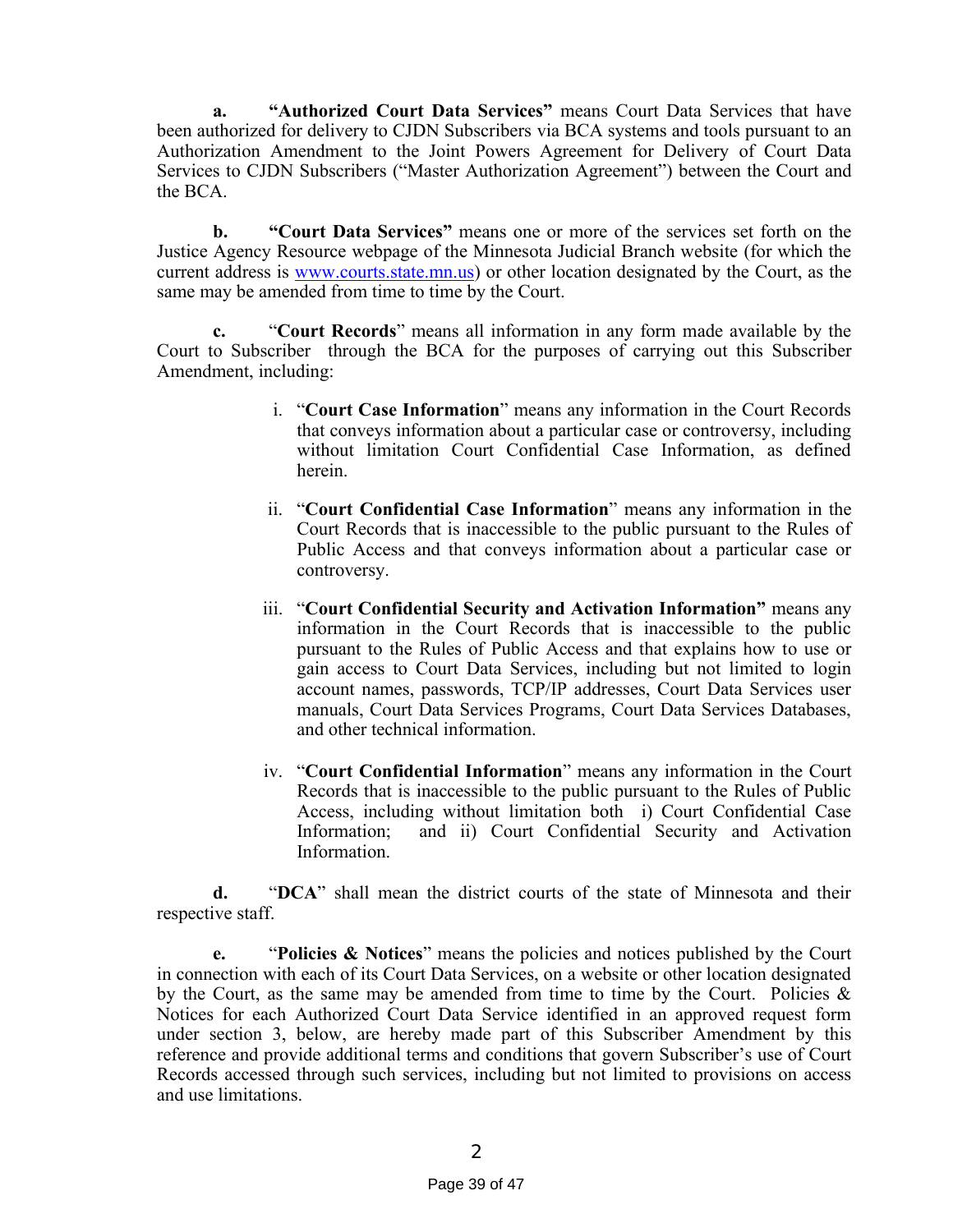**f.** "**Rules of Public Access**" means the Rules of Public Access to Records of the Judicial Branch promulgated by the Minnesota Supreme Court, as the same may be amended from time to time, including without limitation lists or tables published from time to time by the Court entitled *Limits on Public Access to Case Records or Limits on Public Access to Administrative Records*, all of which by this reference are made a part of this Subscriber Amendment. It is the obligation of Subscriber to check from time to time for updated rules, lists, and tables and be familiar with the contents thereof. It is contemplated that such rules, lists, and tables will be posted on the Minnesota Judicial Branch website, for which the current address is www.courts.state.mn.us.

**g.** "**Court**" shall mean the State of Minnesota, State Court Administrator's Office.

**h. "Subscriber"** shall mean the Agency.

**i.** "**Subscriber Records**" means any information in any form made available by the Subscriber to the Court for the purposes of carrying out this Subscriber Amendment.

**3. REQUESTS FOR AUTHORIZED COURT DATA SERVICES.** Following execution of this Subscriber Amendment by all parties, Subscriber may submit to the BCA one or more separate requests for Authorized Court Data Services. The BCA is authorized in the Master Authorization Agreement to process, credential and approve such requests on behalf of Court and all such requests approved by the BCA are adopted and incorporated herein by this reference the same as if set forth verbatim herein.

**a. Activation**. Activation of the requested Authorized Court Data Service(s) shall occur promptly following approval.

**b. Rejection**. Requests may be rejected for any reason, at the discretion of the BCA and/or the Court.

**c. Requests for Termination of One or More Authorized Court Data Services**. The Subscriber may request the termination of an Authorized Court Data Services previously requested by submitting a notice to Court with a copy to the BCA. Promptly upon receipt of a request for termination of an Authorized Court Data Service, the BCA will deactivate the service requested. The termination of one or more Authorized Court Data Services does not terminate this Subscriber Amendment. Provisions for termination of this Subscriber Amendment are set forth in section 1. Upon termination of Authorized Court Data Services, the Subscriber shall perform the responsibilities set forth in paragraph 7(f) hereof.

**4. SCOPE OF ACCESS TO COURT RECORDS LIMITED.** Subscriber's access to and/or submission of the Court Records shall be limited to Authorized Court Data Services identified in an approved request form under section 3, above, and other Court Records necessary for Subscriber to use Authorized Court Data Services. Authorized Court Data Services shall only be used according to the instructions provided in corresponding Policies & Notices or other materials and only as necessary to assist Subscriber in the efficient performance of Subscriber's duties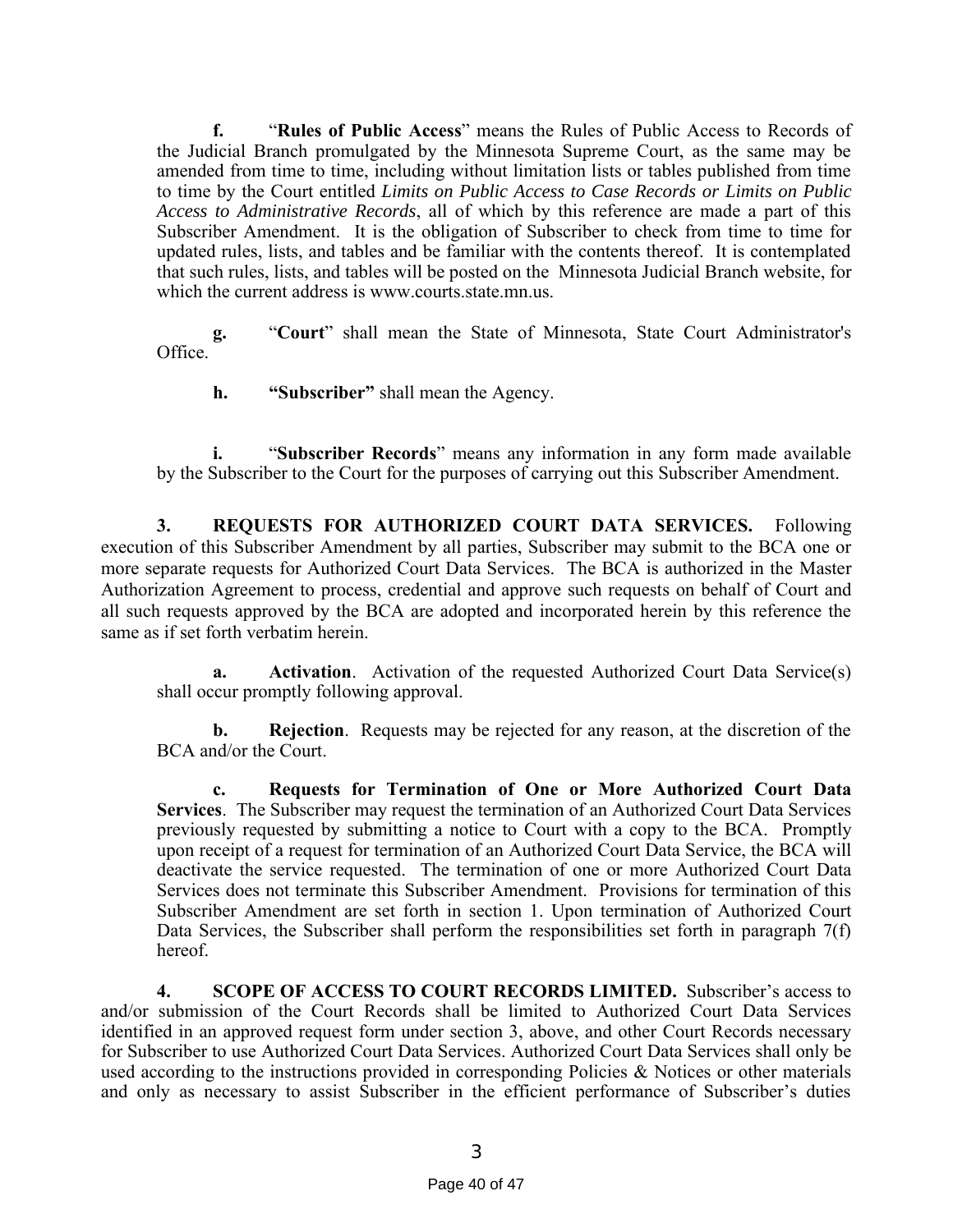required or authorized by law or court rule in connection with any civil, criminal, administrative, or arbitral proceeding in any Federal, State, or local court or agency or before any self-regulatory body. Subscriber's access to the Court Records for personal or non-official use is prohibited. Subscriber will not use or attempt to use Authorized Court Data Services in any manner not set forth in this Subscriber Amendment, Policies & Notices, or other Authorized Court Data Services documentation, and upon any such unauthorized use or attempted use the Court may immediately terminate this Subscriber Amendment without prior notice to Subscriber.

#### **5. GUARANTEES OF CONFIDENTIALITY.** Subscriber agrees:

**a.** To not disclose Court Confidential Information to any third party except where necessary to carry out the Subscriber's duties as required or authorized by law or court rule in connection with any civil, criminal, administrative, or arbitral proceeding in any Federal, State, or local court or agency or before any self-regulatory body.

**b.** To take all appropriate action, whether by instruction, agreement, or otherwise, to insure the protection, confidentiality and security of Court Confidential Information and to satisfy Subscriber's obligations under this Subscriber Amendment.

**c.** To limit the use of and access to Court Confidential Information to Subscriber's bona fide personnel whose use or access is necessary to effect the purposes of this Subscriber Amendment, and to advise each individual who is permitted use of and/or access to any Court Confidential Information of the restrictions upon disclosure and use contained in this Subscriber Amendment, requiring each individual who is permitted use of and/or access to Court Confidential Information to acknowledge in writing that the individual has read and understands such restrictions. Subscriber shall keep such acknowledgements on file for one year following termination of the Subscriber Amendment and/or CJDN Subscriber Agreement, whichever is longer, and shall provide the Court with access to, and copies of, such acknowledgements upon request. For purposes of this Subscriber Amendment, Subscriber's bona fide personnel shall mean individuals who are employees of Subscriber or provide services to Subscriber either on a voluntary basis or as independent contractors with Subscriber.

**d.** That, without limiting section 1 of this Subscriber Amendment, the obligations of Subscriber and its bona fide personnel with respect to the confidentiality and security of Court Confidential Information shall survive the termination of this Subscriber Amendment and the CJDN Subscriber Agreement and the termination of their relationship with Subscriber.

**e.** That, notwithstanding any federal or state law applicable to the nondisclosure obligations of Subscriber and Subscriber's bona fide personnel under this Subscriber Amendment, such obligations of Subscriber and Subscriber's bona fide personnel are founded independently on the provisions of this Subscriber Amendment.

**6. APPLICABILITY TO PREVIOUSLY DISCLOSED COURT RECORDS.** Subscriber acknowledges and agrees that all Authorized Court Data Services and related Court Records disclosed to Subscriber prior to the effective date of this Subscriber Amendment shall be subject to the provisions of this Subscriber Amendment.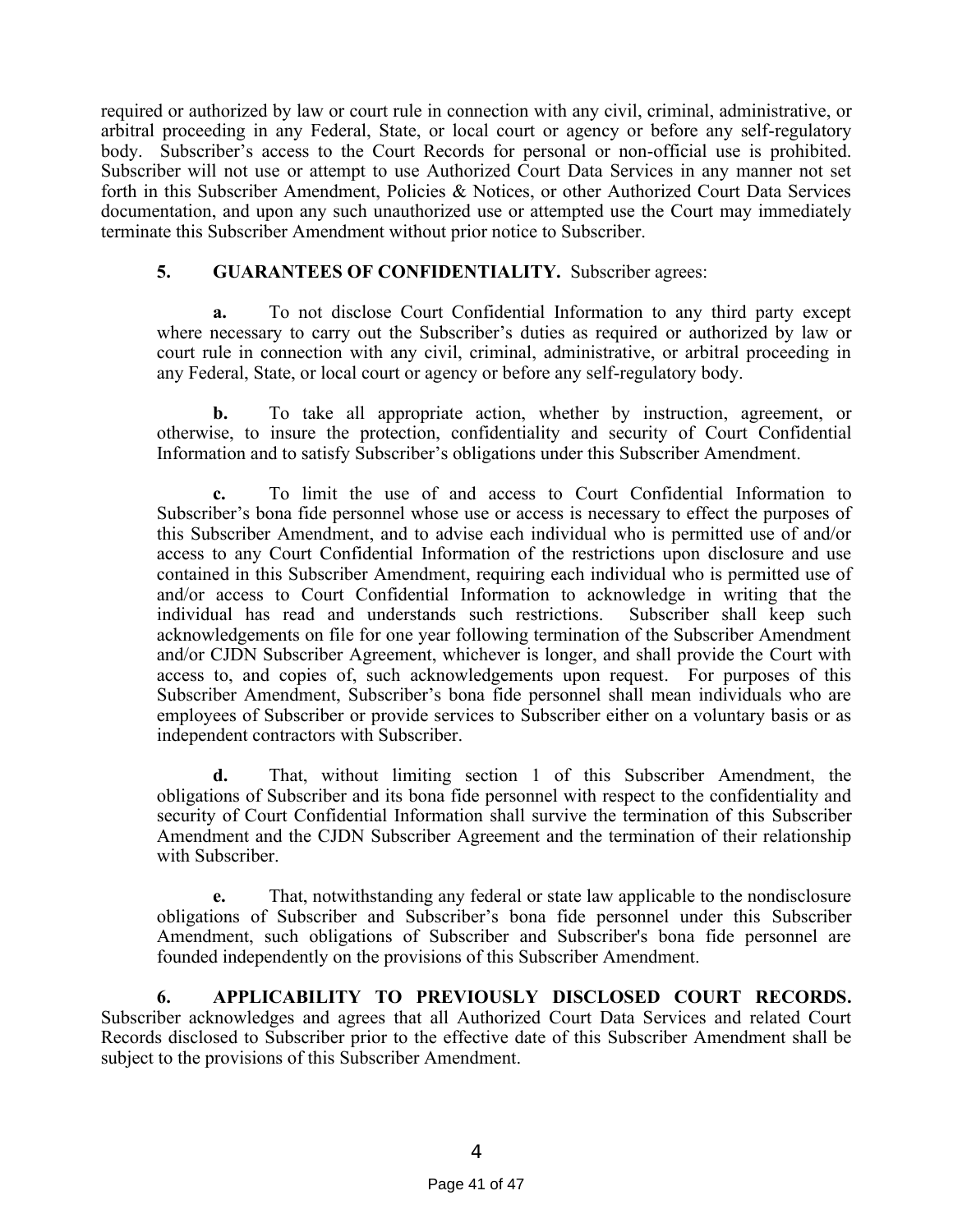**7. LICENSE AND PROTECTION OF PROPRIETARY RIGHTS.** During the term of this Subscriber Amendment, subject to the terms and conditions hereof, the Court hereby grants to Subscriber a nonexclusive, nontransferable, limited license to use Court Data Services Programs and Court Data Services Databases to access or receive the Authorized Court Data Services identified in an approved request form under section 3, above, and related Court Records. Court reserves the right to make modifications to the Authorized Court Data Services, Court Data Services Programs, and Court Data Services Databases, and related materials without notice to Subscriber. These modifications shall be treated in all respects as their previous counterparts.

**a. Court Data Services Programs.** Court is the copyright owner and licensor of the Court Data Services Programs. The combination of ideas, procedures, processes, systems, logic, coherence and methods of operation embodied within the Court Data Services Programs, and all information contained in documentation pertaining to the Court Data Services Programs, including but not limited to manuals, user documentation, and passwords, are trade secret information of Court and its licensors.

**b. Court Data Services Databases.** Court is the copyright owner and licensor of the Court Data Services Databases and of all copyrightable aspects and components thereof. All specifications and information pertaining to the Court Data Services Databases and their structure, sequence and organization, including without limitation data schemas such as the Court XML Schema, are trade secret information of Court and its licensors.

**c. Marks.** Subscriber shall neither have nor claim any right, title, or interest in or use of any trademark used in connection with Authorized Court Data Services, including but not limited to the marks "MNCIS" and "Odyssey."

**d. Restrictions on Duplication, Disclosure, and Use.** Trade secret information of Court and its licensors will be treated by Subscriber in the same manner as Court Confidential Information. In addition, Subscriber will not copy any part of the Court Data Services Programs or Court Data Services Databases, or reverse engineer or otherwise attempt to discern the source code of the Court Data Services Programs or Court Data Services Databases, or use any trademark of Court or its licensors, in any way or for any purpose not specifically and expressly authorized by this Subscriber Amendment. As used herein, "trade secret information of Court and its licensors" means any information possessed by Court which derives independent economic value from not being generally known to, and not being readily ascertainable by proper means by, other persons who can obtain economic value from its disclosure or use. "Trade secret information of Court and its licensors" does not, however, include information which was known to Subscriber prior to Subscriber's receipt thereof, either directly or indirectly, from Court or its licensors, information which is independently developed by Subscriber without reference to or use of information received from Court or its licensors, or information which would not qualify as a trade secret under Minnesota law. It will not be a violation of this section 7, sub-section d, for Subscriber to make up to one copy of training materials and configuration documentation, if any, for each individual authorized to access, use, or configure Authorized Court Data Services, solely for its own use in connection with this Subscriber Amendment. Subscriber will take all steps reasonably necessary to protect the copyright, trade secret, and trademark rights of Court and its licensors and Subscriber will advise its bona fide personnel who are permitted access to any of the Court Data Services Programs and Court Data Services Databases, and trade secret information of Court and its licensors, of the restrictions upon duplication, disclosure and use contained in this Subscriber Amendment.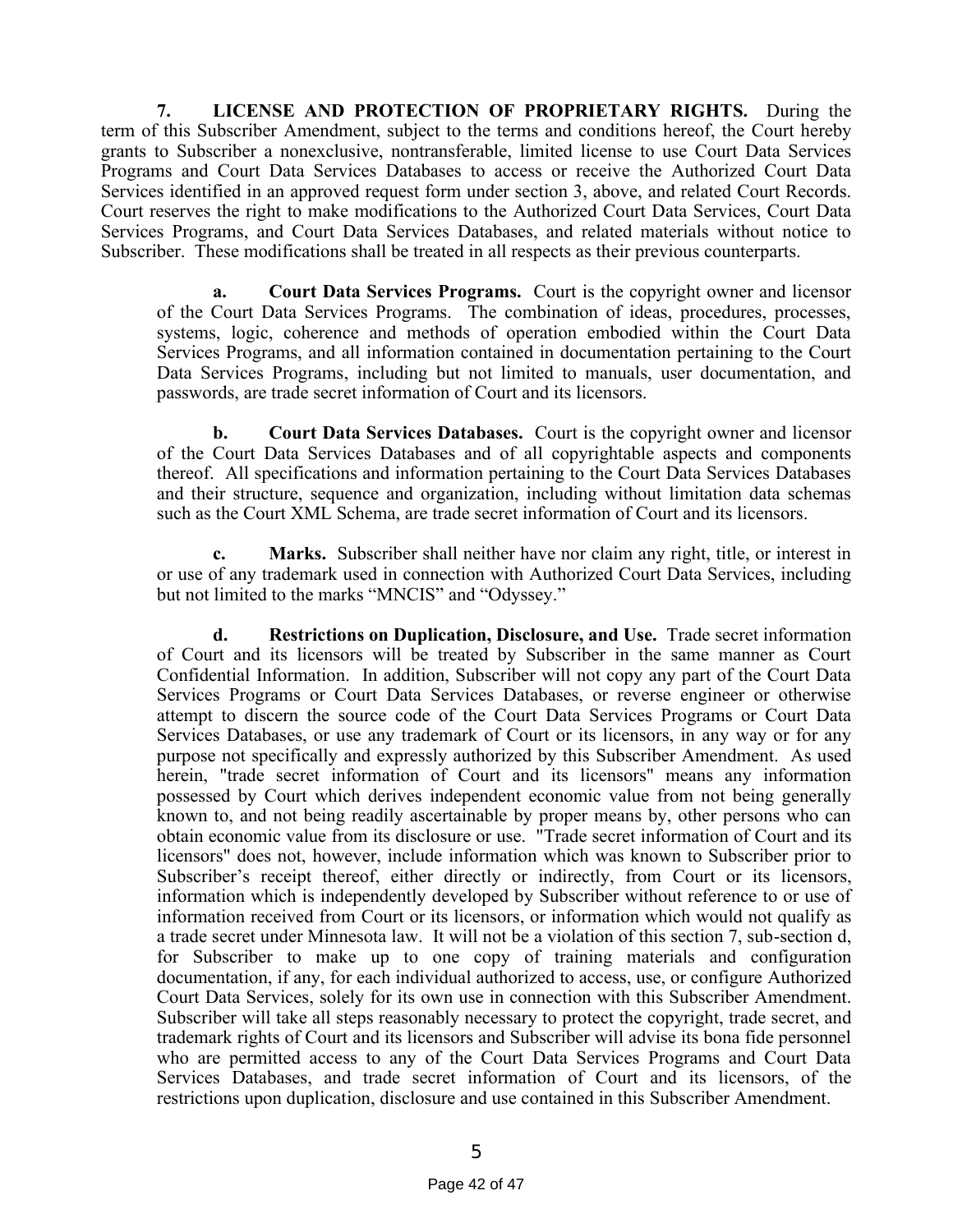**e. Proprietary Notices.** Subscriber will not remove any copyright or proprietary notices included in and/or on the Court Data Services Programs or Court Data Services Databases, related documentation, or trade secret information of Court and its licensors, or any part thereof, made available by Court directly or through the BCA, if any, and Subscriber will include in and/or on any copy of the Court Data Services Programs or Court Data Services Databases, or trade secret information of Court and its licensors and any documents pertaining thereto, the same copyright and other proprietary notices as appear on the copies made available to Subscriber by Court directly or through the BCA, except that copyright notices shall be updated and other proprietary notices added as may be appropriate.

**f. Title; Return.** The Court Data Services Programs and Court Data Services Databases, and related documentation, including but not limited to training and configuration material, if any, and logon account information and passwords, if any, made available by the Court to Subscriber directly or through the BCA and all copies, including partial copies, thereof are and remain the property of the respective licensor. Except as expressly provided in section 12.b., within ten days of the effective date of termination of this Subscriber Amendment or the CJDN Subscriber Agreement or within ten days of a request for termination of Authorized Court Data Service as described in section 4, Subscriber shall either: (i) uninstall and return any and all copies of the applicable Court Data Services Programs and Court Data Services Databases, and related documentation, including but not limited to training and configuration materials, if any, and logon account information, if any; or (2) destroy the same and certify in writing to the Court that the same have been destroyed.

**8. INJUNCTIVE RELIEF**. Subscriber acknowledges that the Court, Court's licensors, and DCA will be irreparably harmed if Subscriber's obligations under this Subscriber Amendment are not specifically enforced and that the Court, Court's licensors, and DCA would not have an adequate remedy at law in the event of an actual or threatened violation by Subscriber of its obligations. Therefore, Subscriber agrees that the Court, Court's licensors, and DCA shall be entitled to an injunction or any appropriate decree of specific performance for any actual or threatened violations or breaches by Subscriber or its bona fide personnel without the necessity of the Court, Court's licensors, or DCA showing actual damages or that monetary damages would not afford an adequate remedy. Unless Subscriber is an office, officer, agency, department, division, or bureau of the state of Minnesota, Subscriber shall be liable to the Court, Court's licensors, and DCA for reasonable attorneys fees incurred by the Court, Court's licensors, and DCA in obtaining any relief pursuant to this Subscriber Amendment.

**9. LIABILITY.** Subscriber and the Court agree that, except as otherwise expressly provided herein, each party will be responsible for its own acts and the results thereof to the extent authorized by law and shall not be responsible for the acts of any others and the results thereof. Liability shall be governed by applicable law. Without limiting the foregoing, liability of the Court and any Subscriber that is an office, officer, agency, department, division, or bureau of the state of Minnesota shall be governed by the provisions of the Minnesota Tort Claims Act, Minnesota Statutes, section 3.376, and other applicable law. Without limiting the foregoing, if Subscriber is a political subdivision of the state of Minnesota, liability of the Subscriber shall be governed by the provisions of Minn. Stat. Ch. 466 (Tort Liability, Political Subdivisions) or other applicable law. Subscriber and Court further acknowledge that the liability, if any, of the BCA is governed by a separate agreement between the Court and the BCA dated December 13, 2010 with DPS-M -0958.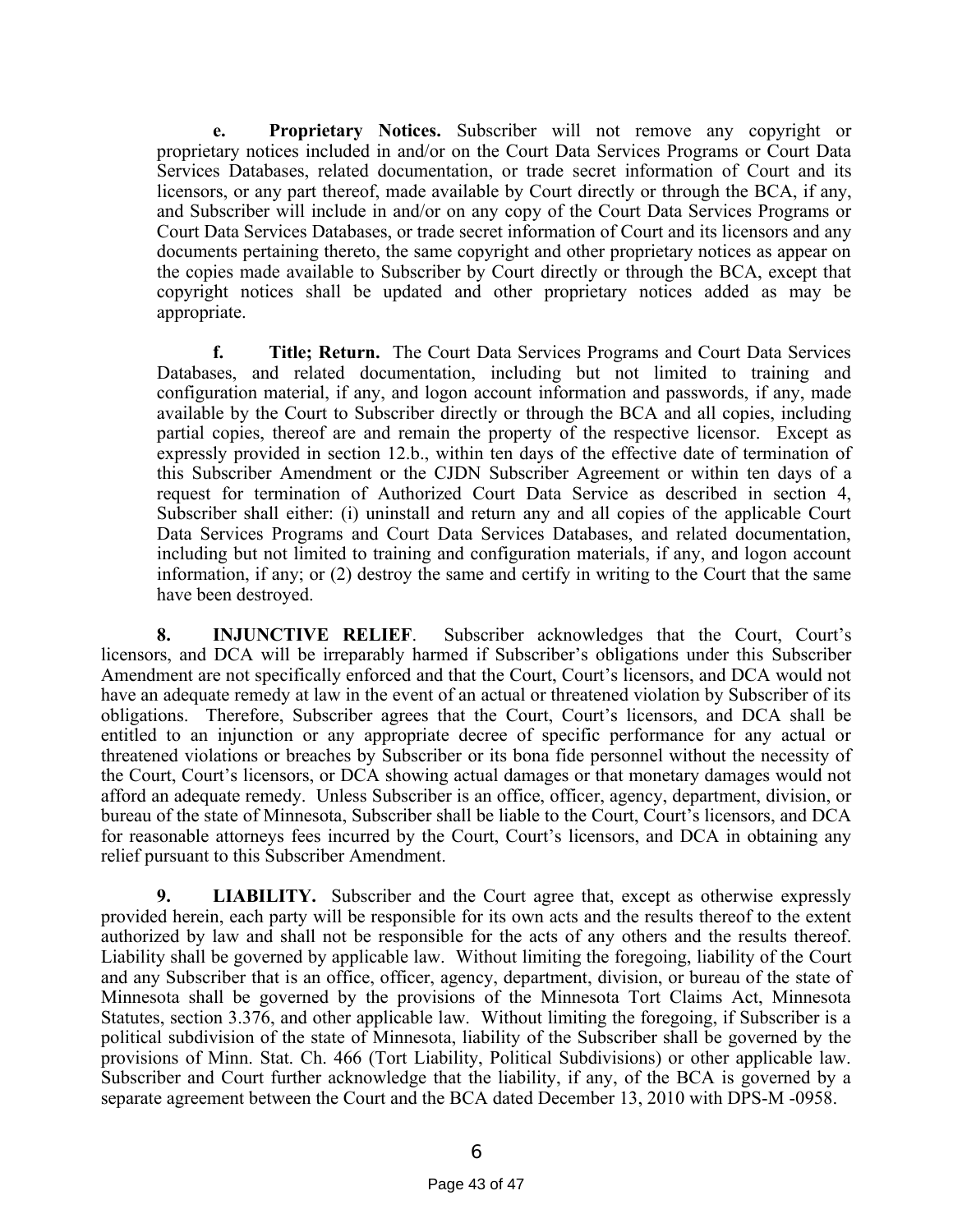**10. AVAILABILITY.** Specific terms of availability shall be established by the Court and communicated to Subscriber by the Court and/or the BCA. The Court reserves the right to terminate this Subscriber Amendment immediately and/or temporarily suspend Subscriber's Authorized Court Data Services in the event the capacity of any host computer system or legislative appropriation of funds is determined solely by the Court to be insufficient to meet the computer needs of the courts served by the host computer system.

**11**. [reserved]

**12. ADDITIONAL USER OBLIGATIONS.** The obligations of the Subscriber set forth in this section are in addition to the other obligations of the Subscriber set forth elsewhere in this Subscriber Amendment.

**a. Judicial Policy Statement.** Subscriber agrees to comply with all policies identified in Policies & Notices applicable to Court Records accessed by Subscriber using Authorized Court Data Services. Upon failure of the Subscriber to comply with such policies, the Court shall have the option of immediately suspending the Subscriber's Authorized Court Data Services on a temporary basis and/or immediately terminating this Subscriber Amendment.

**b. Access and Use; Log.** Subscriber shall be responsible for all access to and use of Authorized Court Data Services and Court Records by Subscriber's bona fide personnel or by means of Subscriber's equipment or passwords, whether or not Subscriber has knowledge of or authorizes such access and use. Subscriber shall also maintain a log identifying all persons to whom Subscriber has disclosed its Court Confidential Security and Activation Information, such as user  $ID(s)$  and password(s), including the date of such disclosure. Subscriber shall maintain such logs for a minimum period of six years from the date of disclosure, and shall provide the Court with access to, and copies of, such logs upon request. The Court may conduct audits of Subscriber's logs and use of Authorized Court Data Services and Court Records from time to time. Upon Subscriber's failure to maintain such logs, to maintain accurate logs, or to promptly provide access by the Court to such logs, the Court may terminate this Subscriber Amendment without prior notice to Subscriber.

**c. Personnel.** Subscriber agrees to investigate, at the request of the Court and/or the BCA, allegations of misconduct pertaining to Subscriber's bona fide personnel having access to or use of Authorized Court Data Services, Court Confidential Information, or trade secret information of the Court and its licensors where such persons are alleged to have violated the provisions of this Subscriber Amendment, Policies & Notices, Judicial Branch policies, or other security requirements or laws regulating access to the Court Records.

**d. Minnesota Data Practices Act Applicability**. If Subscriber is a Minnesota Government entity that is subject to the Minnesota Government Data Practices Act, Minn. Stat. Ch. 13, Subscriber acknowledges and agrees that: (1) the Court is not subject to Minn. Stat. Ch. 13 (see section 13.90) but is subject to the Rules of Public Access and other rules promulgated by the Minnesota Supreme Court; (2) Minn. Stat. section 13.03, subdivision 4(e) requires that Subscriber comply with the Rules of Public Access and other rules promulgated by the Minnesota Supreme Court for access to Court Records provided via the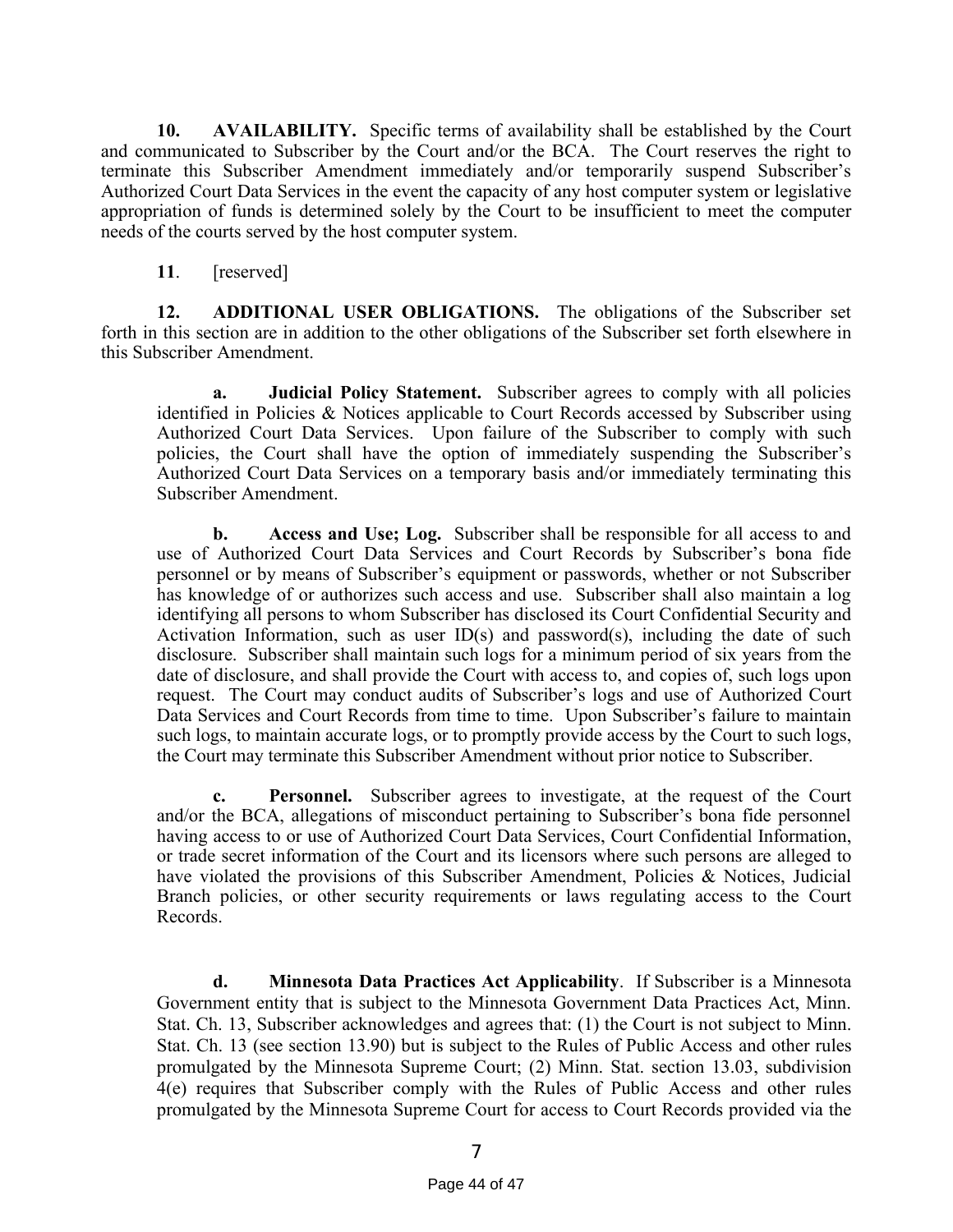BCA systems and tools under this Subscriber Amendment; (3) the use of and access to Court Records may be restricted by rules promulgated by the Minnesota Supreme Court, applicable state statute or federal law; and (4) these applicable restrictions must be followed in the appropriate circumstances.

**13. FEES; INVOICES.** Unless the Subscriber is an office, officer, department, division, agency, or bureau of the state of Minnesota, Subscriber shall pay the fees, if any, set forth in applicable Policies & Notices, together with applicable sales, use or other taxes. Applicable monthly fees commence ten (10) days after notice of approval of the request pursuant to section 3 of this Subscriber Amendment or upon the initial Subscriber transaction as defined in the Policies  $\&$ Notices, whichever occurs earlier. When fees apply, the Court shall invoice Subscriber on a monthly basis for charges incurred in the preceding month and applicable taxes, if any, and payment of all amounts shall be due upon receipt of invoice. If all amounts are not paid within 30 days of the date of the invoice, the Court may immediately cancel this Subscriber Amendment without notice to Subscriber and pursue all available legal remedies. Subscriber certifies that funds have been appropriated for the payment of charges under this Subscriber Amendment for the current fiscal year, if applicable.

**14. MODIFICATION OF FEES.** Court may modify the fees by amending the Policies & Notices as provided herein, and the modified fees shall be effective on the date specified in the Policies & Notices, which shall not be less than thirty days from the publication of the Policies  $\&$ Notices. Subscriber shall have the option of accepting such changes or terminating this Subscriber Amendment as provided in section 1 hereof.

#### **15. WARRANTY DISCLAIMERS.**

**a. WARRANTY EXCLUSIONS.** EXCEPT AS SPECIFICALLY AND EXPRESSLY PROVIDED HEREIN, COURT, COURT'S LICENSORS, AND DCA MAKE NO REPRESENTATIONS OR WARRANTIES OF ANY KIND, INCLUDING BUT NOT LIMITED TO THE WARRANTIES OF FITNESS FOR A PARTICULAR PURPOSE OR MERCHANTABILITY, NOR ARE ANY WARRANTIES TO BE IMPLIED, WITH RESPECT TO THE INFORMATION, SERVICES OR COMPUTER PROGRAMS MADE AVAILABLE UNDER THIS AGREEMENT.

**b. ACCURACY AND COMPLETENESS OF INFORMATION.** WITHOUT LIMITING THE GENERALITY OF THE PRECEDING PARAGRAPH, COURT, COURT'S LICENSORS, AND DCA MAKE NO WARRANTIES AS TO THE ACCURACY OR COMPLETENESS OF THE INFORMATION CONTAINED IN THE COURT RECORDS.

**16. RELATIONSHIP OF THE PARTIES.** Subscriber is an independent contractor and shall not be deemed for any purpose to be an employee, partner, agent or franchisee of the Court, Court's licensors, or DCA. Neither Subscriber nor the Court, Court's licensors, or DCA shall have the right nor the authority to assume, create or incur any liability or obligation of any kind, express or implied, against or in the name of or on behalf of the other.

**17. NOTICE.** Except as provided in section 2 regarding notices of or modifications to Authorized Court Data Services and Policies & Notices, any notice to Court or Subscriber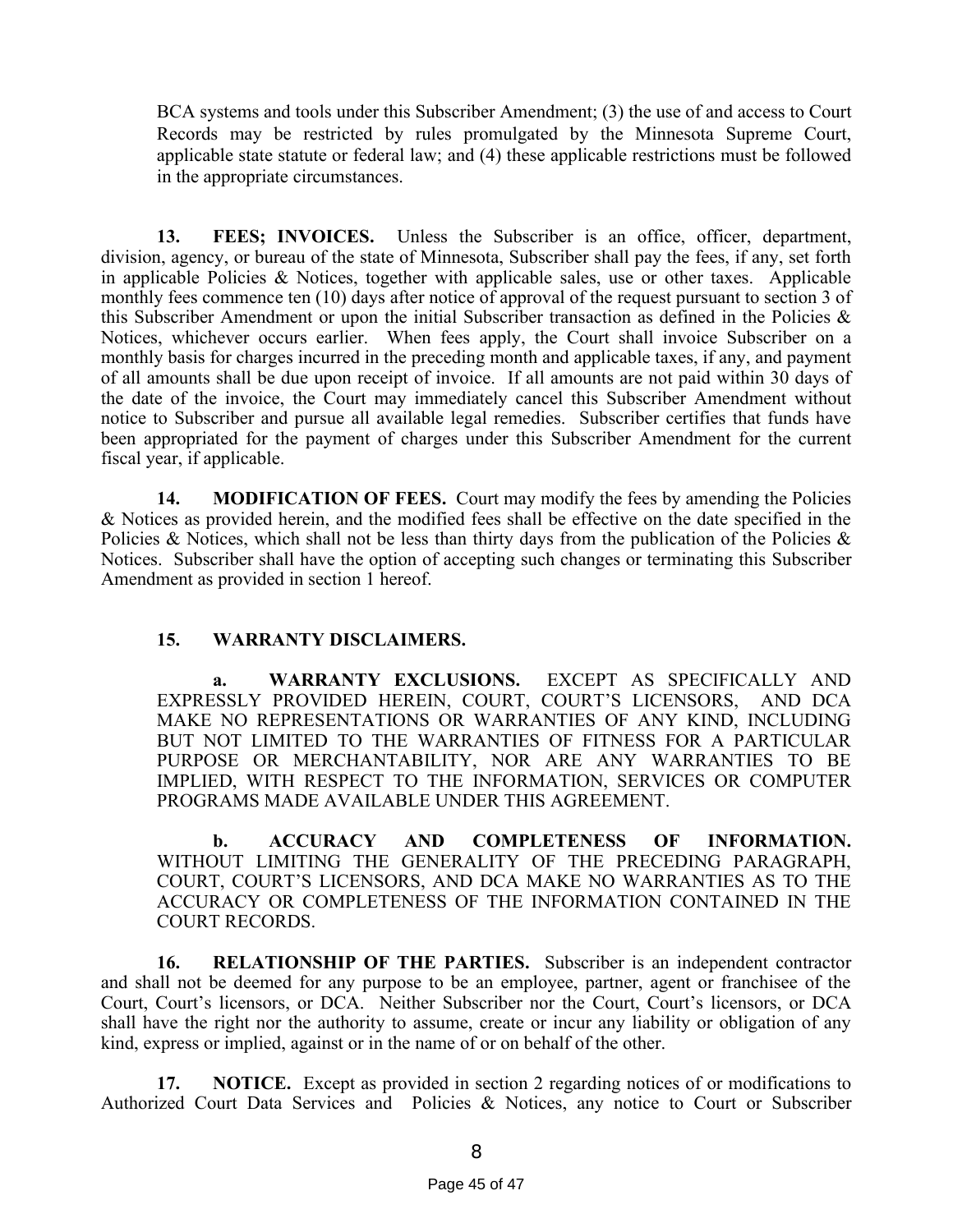hereunder shall be deemed to have been received when personally delivered in writing or seventytwo (72) hours after it has been deposited in the United States mail, first class, proper postage prepaid, addressed to the party to whom it is intended at the address set forth on page one of this Agreement or at such other address of which notice has been given in accordance herewith.

**18. NON-WAIVER.** The failure by any party at any time to enforce any of the provisions of this Subscriber Amendment or any right or remedy available hereunder or at law or in equity, or to exercise any option herein provided, shall not constitute a waiver of such provision, remedy or option or in any way affect the validity of this Subscriber Amendment. The waiver of any default by either Party shall not be deemed a continuing waiver, but shall apply solely to the instance to which such waiver is directed.

**19. FORCE MAJEURE.** Neither Subscriber nor Court shall be responsible for failure or delay in the performance of their respective obligations hereunder caused by acts beyond their reasonable control.

**20. SEVERABILITY.** Every provision of this Subscriber Amendment shall be construed, to the extent possible, so as to be valid and enforceable. If any provision of this Subscriber Amendment so construed is held by a court of competent jurisdiction to be invalid, illegal or otherwise unenforceable, such provision shall be deemed severed from this Subscriber Amendment, and all other provisions shall remain in full force and effect.

**21. ASSIGNMENT AND BINDING EFFECT.** Except as otherwise expressly permitted herein, neither Subscriber nor Court may assign, delegate and/or otherwise transfer this Subscriber Amendment or any of its rights or obligations hereunder without the prior written consent of the other. This Subscriber Amendment shall be binding upon and inure to the benefit of the Parties hereto and their respective successors and assigns, including any other legal entity into, by or with which Subscriber may be merged, acquired or consolidated.

**22. GOVERNING LAW.** This Subscriber Amendment shall in all respects be governed by and interpreted, construed and enforced in accordance with the laws of the United States and of the State of Minnesota.

**23. VENUE AND JURISDICTION.** Any action arising out of or relating to this Subscriber Amendment, its performance, enforcement or breach will be venued in a state or federal court situated within the State of Minnesota. Subscriber hereby irrevocably consents and submits itself to the personal jurisdiction of said courts for that purpose.

**24. INTEGRATION**. This Subscriber Amendment contains all negotiations and agreements between the parties. No other understanding regarding this Subscriber Amendment, whether written or oral, may be used to bind either party, provided that all terms and conditions of the CJDN Subscriber Agreement and all previous amendments remain in full force and effect except as supplemented or modified by this Subscriber Amendment.

IN WITNESS WHEREOF, the Parties have, by their duly authorized officers, executed this Subscriber Amendment in duplicate, intending to be bound thereby.